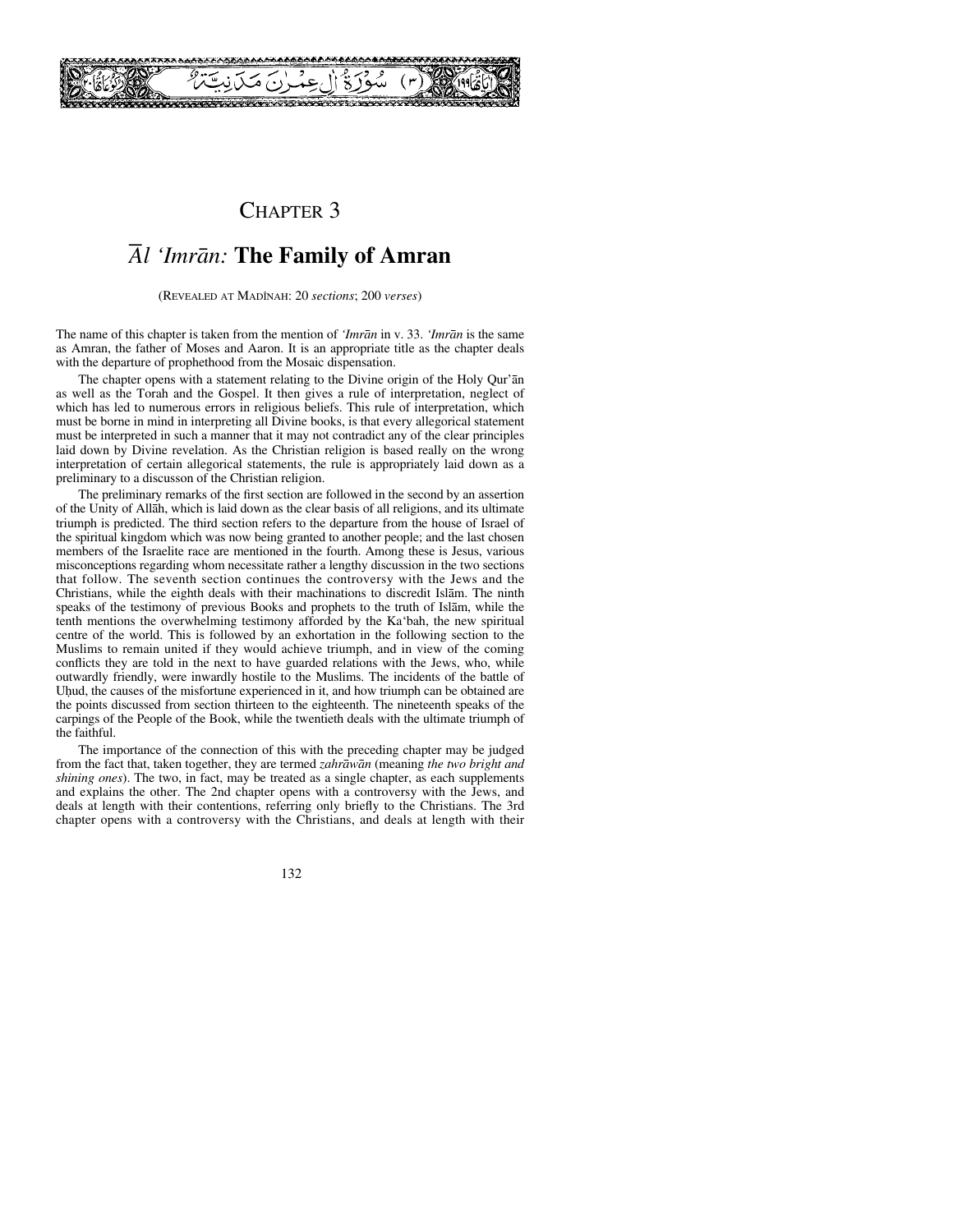contentions, referring only briefly to the Jews. Again, the second chapter deals particularly with the necessity of fighting against an enemy who was bent upon the extirpation of Islåm, while the third deals with the events of one of the battles which the enemy waged with a view to wipe out Islām by destroying its stronghold in Madinah.

The whole of this chapter was revealed at Madinah and it is generally supposed to be the second or the third in order in the Madinah revelation (Itq). The latter portion, from sec. 13 almost to the end, distinctly relates the incidents of the battle of Uhud, and therefore the third year of the Hijrah may be fixed as the date of its revelation. The first portion, especially that dealing with the birth and ministry of Jesus, is said by some to have been revealed on the occasion of the visit of a deputation of the Najrån Christians which took place in the tenth year of the Hijrah, but there is no evidence for it. The whole chapter belongs to the third year of the Hijrah, with the possible exception of v. 61 which speaks of *Mubåhalah*, and may have been revealed on the occasion of the visit of the Najrån deputation.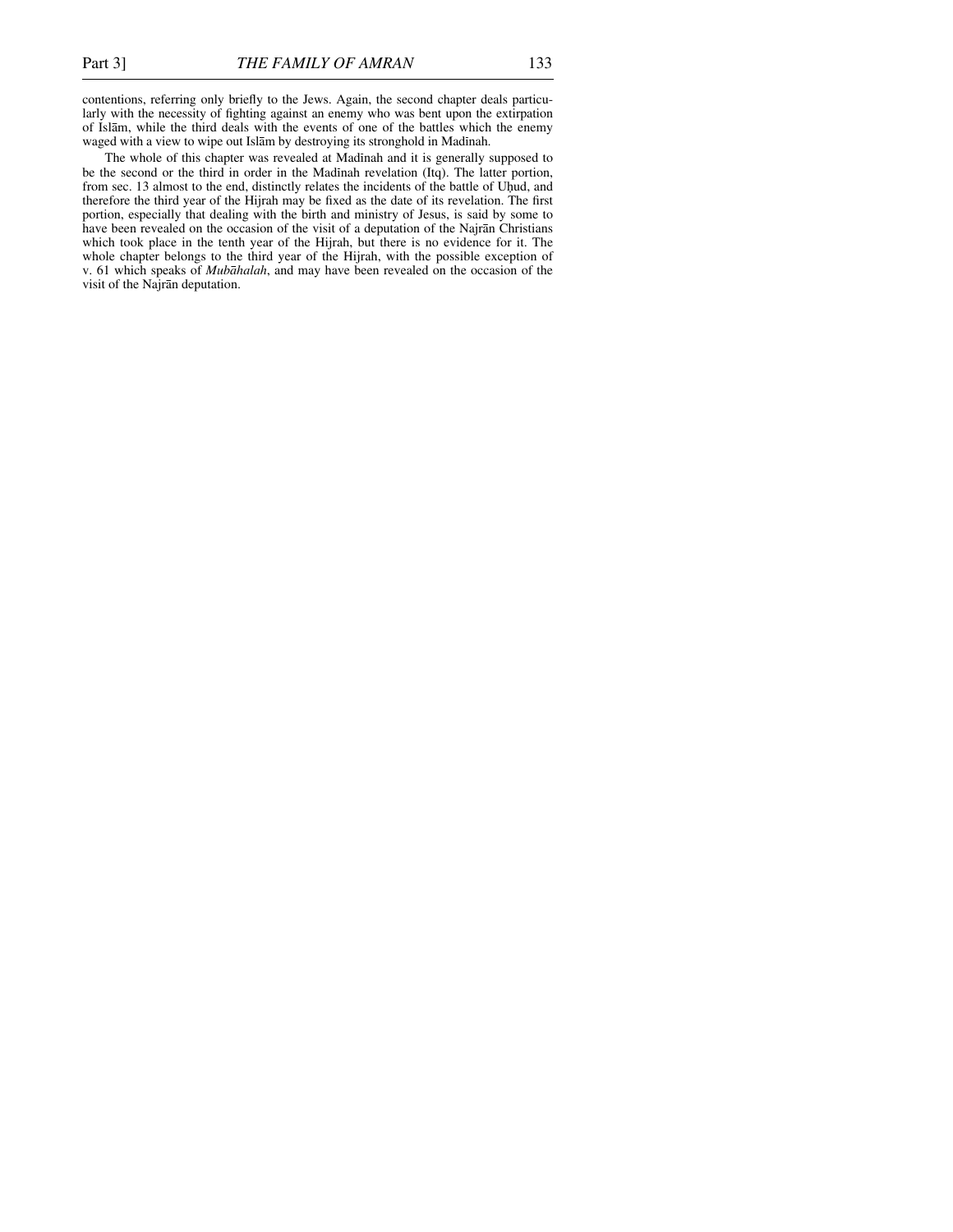## SECTION 1: **Rule of Interpretation**

In the name of Allåh, the Beneficent, the Merciful.

**1** I, Allåh, am the best Knower,*<sup>a</sup>*

**2** Allåh, (there is) no god but He, the Ever-living, the Self-subsisting, by Whom all subsist.*<sup>a</sup>*

**3** He has revealed to thee the Book with truth,<sup>*a*</sup> verifying that which is before it, and He revealed the Torah and the Gospel *<sup>b</sup>*

1*a*. For explanation, see 2:1*a*.

2*a*. In consonance with its character as controverting Christian doctrines, this controversy being carried on to the 84th verse, the chapter fitly opens with two attributes of the Divine Being, the Ever-living and the Self-subsisting, which deal a death-blow to the doctrine of the divinity of Jesus Christ. The statement that there is *no god but He* contains an ideal expression of the religion of Islåm in four words.

3*a*. For the sake of simplicity I render *haqq* as meaning *truth*, but *haqq* primarily signifies *suitableness to the requirements of wisdom, justice, right, truth*, or *fact*; or *to the exigencies of the case* (R, LL). Hence the true sense of the phrase is that the Qur'ån was revealed suitably to the requirements of wisdom and justice, and to the exigencies of the case; in other words, it was revealed at a time when revelation was sorely needed by humanity. This argument of its truth is one which even the most hostile critic is unable to refute. To say nothing of earlier religions, Christianity, which was then the latest phase of monotheism, was corrupt to the core. "The Christianity of the seventh century," says Muir, "was itself decrepit and corrupt. It was disabled by contending schisms, and had substituted the puerilities of superstition for the pure expansive faith of early ages" ("Life of Mohamet," intr., p. lxxxiii).

The commentators explain *bi-l-haqq* as signifying the *pointing out of the right way in the differences which existed before it*, or as *giving a correct account of the past histories of the prophets*, or as *being true with respect to the promises and threats relating to the future, and thus making believers stick to the right path* (Rz). Some commentators explain it as meaning *with arguments and proof* (AH).

3*b*. In the whole of the previous chapter the *Tauråt* and the *Injßl* are not mentioned by name, though frequently referred to, specially the former, as *that which is with you*. *Tauråt* is the name given to the books of Moses, or the Pentateuch, and hence its correct rendering is the Hebrew word *Torah*. The *Tauråt* does not signify the Old Testament, because the latter is the name of the whole collection of the books of the Israelite prophets. *Torah* in Hebrew literature signifies *the revealed will of God*. The word *Kitåb*, Book, conveys, however, a wider significance and means sometimes the Old Testament and sometimes the Bible.

The word *Injil* does not signify, as supposed by Muir and others, the New Testament. According to the Holy Qur'ån no prophet, to whom any book was revealed, appeared after Jesus Christ, who, being the last of the Israelite Prophets, was granted a revelation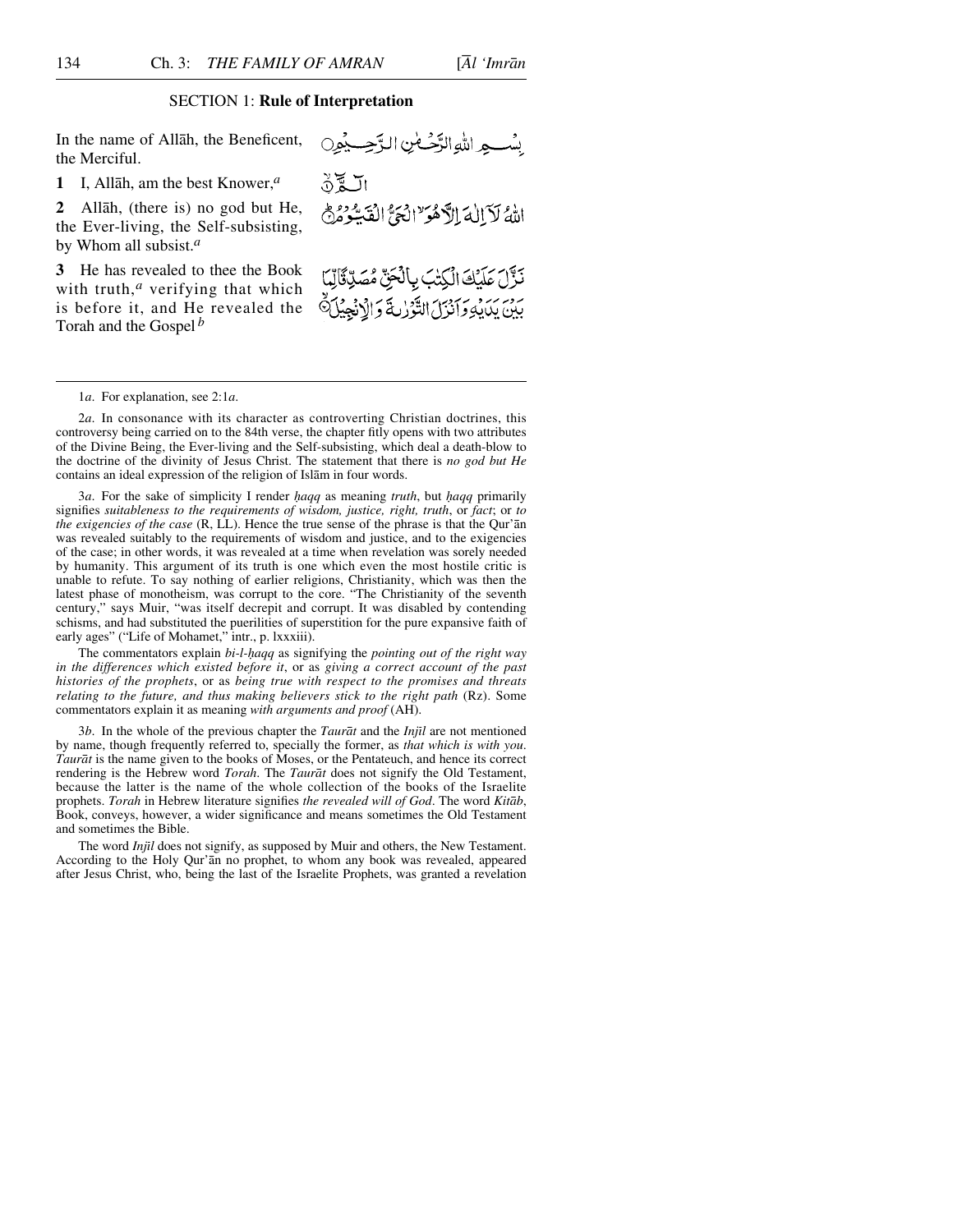**4** Aforetime, a guidance for the people,*<sup>a</sup>* and He sent the Discrimination.*<sup>b</sup>* Those who disbelieve in the messages of Allåh — for them is a severe chastisement. And Allåh is Mighty, the Lord of retribution.*<sup>c</sup>*

**5** Surely nothing in the earth or in the heaven is hidden from Allåh.

**6** He it is Who shapes you in the wombs as He pleases. There is no god but He, the Mighty, the Wise.

**7** He it is Who has revealed the Book to thee; some of its verses are decisive — they are the basis of the Book — and others are allegorical.*<sup>a</sup>*

مِنْ قَبَيْلُ هُدًّاي لِّلنَّاسِ وَآنَزَلَ الْفَرْقَارَةُ إِنَّ الَّذِينَ كَفَرُوا بِالَّذِي اللَّهِ لَهُمْ عَذَابٌ شَدِينَ الْأَوَالَلَّهُ عَزِيْزٌ ذُو انْتِقَامِرِ إنَّ اللَّهَ لَا يَحْفَىٰ عَلَيْكِةِ شَيْءٌ فِي الْأَدْمِنِ دَلَا فِي السَّيَآءِ ۞ هُوَ الَّذِي يُصَوِّرُ كَدُّ فِي الْأَدْخِيَامِرِ كَيْفَ يَنَبَهُ لَأَزَالَهُ الْأَهْوَالْعَزِيْزُ الْحَكِيمُ 9 هُوَ الَّذِيَّ آنَزَلَ عَلَيْكَ الْكِتْبَ مِنْهُ الِتٌ مُّحَكَّمْتٌ هُنَّ أَمَّرْ الْكِتْبِ وَ أَخَرْ مُتَشْبِهِكْ تَأَمَّا الَّذِينَ فِي قُلُوْبِهِ هُ زَيْعٌ

4*a*. The Torah and the Gospel were undoubtedly a guidance before the Qur'ån; but even as they now exist, they afford guidance in many respects with a mixture of error, and contain numerous prophecies fulfilled in the advent of Prophet Muhammad.

4*b*. For an explanation of the word *Furqån*, see 2:53a. The Holy Qur'ån is here mentioned by the name *Furqån*, or that which distinguishes between truth and falsehood, in reference to the fact that the Qur'ån was sent to separate the truth which was to be met with in previous revelation from the falsehood which had found its way into it. As the *Furqån* or the Discrimination in the case of the Holy Prophet was also afforded by the battle of Badr, this event is referred to in verse 13 as a prelude to the actual controversy.

4*c*. *Intiqåm* is derived from *niqmah*, which means *the retribution of one who is guilty* (R, T). It conveys the idea of *avenging* but not of revenge; *intaqamtu minhu* signifies *I inflicted penal retribution on him for that which he had done*, or *I punished him* (LL). *Dhu-ntiqåm*, as an attribute of the Divine Being, means the *Inflicter of retribution* or the *Lord of retribution.*

7*a*, see next page.

called the *Injßl*, which stands for the Evangel or the Gospel, and signifies literally *good tidings.* The reason why Jesus's revelation was called *Gospel* or *good tidings* is that it gave the glad news of the advent of the Last of the Prophets, which is variously described in Jesus's metaphorical language as the advent of the kingdom of God (Mark. 1:15), the coming of the Lord (Matt. 21:40), the appearance of the Comforter (John 14:16), or the Spirit of Truth (John 14:17), etc. Not only are the Acts, the Epistles, and the Book of Revelation not recognized by the Qur'ån as parts of the *Injßl*, or the Gospel, but it does not even recognize the Gospels according to Matthew, etc., as the *Injil* which was revealed to Jesus Christ, though the current Gospels might contain fragments of the original teaching. This view of the Gospel as taken by the Qur'ån is now admitted to be the correct one, as all criticism points to some original of the synoptics which is now entirely lost. The Qur'ån nowhere suggests that the original *Injßl*, the revelation to Jesus Christ, existed at the time of the Holy Prophet.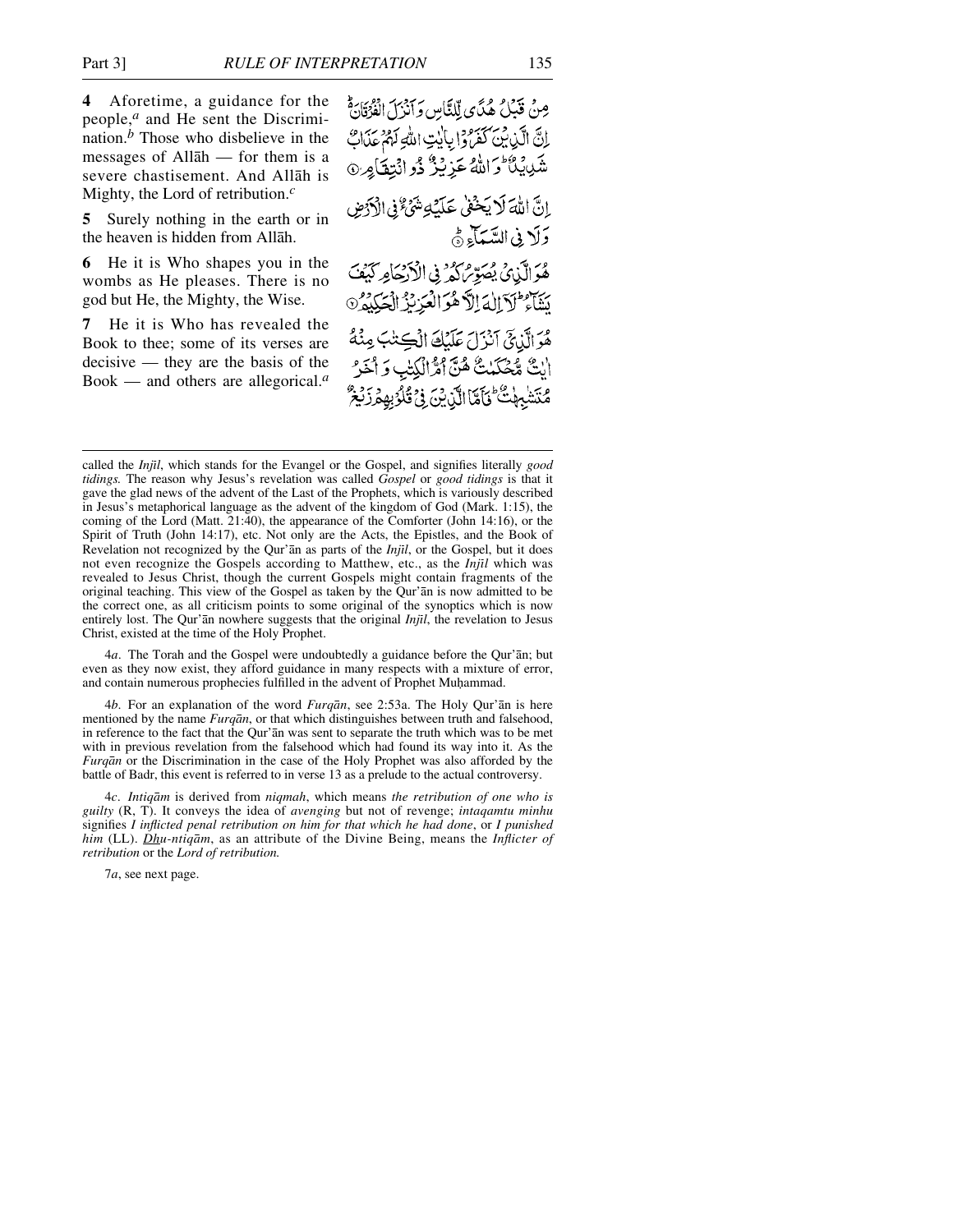Then those in whose hearts is perversity follow the part of it which is allegorical, seeking to mislead, and seeking to give it (their own) interpretation.*<sup>b</sup>* And none knows its interpretation save Allåh, and those firmly rooted in knowledge. They say: We believe in it, it is all from our Lord.*<sup>c</sup>* And none mind except men of understanding.

فَيَتَّبِعُونَ مَا تَشَابَهَ مِنْهُ ابْتِغَاءَ الْفِتْنَةِ وَابِتِغَاءَ تَأْوِيُلِةً وَمَا يَعْلَمُ تَأْوِيلَةَ إِلَّا اللَّهُ مَوَ الرُّسِعُونَ فِى الْعِلْمِرِ يَقُولُوْنَ امَنَّا بِهِ ٚڪُلُّ مِّنْ عِنْدِ بَرِّيْنَا ۚ وَمَايَذَّكَّرُ إِلَى أَوِلُوا الْأَذَلِبَانِ ۞

7*a*. The verses of the Holy Book are here stated to be partly *muhkam* (decisive) and partly *mutashåbih* (allegorical). In 11:1 the whole Qur'ån is spoken of as a *Book whose verses are made plain*, and in 39:23 it is called *kitåb-an mutashåbih-an, a book, consistent in its injunctions*. A little consideration will show that there is no discrepancy in the three statements; they actually explain each other. Literally, muhkam (from *√akama*, meaning *he prevented*, whence *a√kama*, i.e., *he made a thing firm* or *stable*) is *that of which the meaning is secured from change and alteration. Mutashåbih* (from *shibh*, meaning *likeness* or *resemblance*) is that *which is consimilar* or *conformable in its various parts*, and *mutashåbihåt* are therefore *things like* or *resembling one another*, hence *susceptible to different interpretations* (LL). Therefore when it is stated that the whole of the Book is *muhkam*, the meaning is that all its verses are decisive, and when the Qur'ån is called *mutashåbih* (39:23), the meaning is that the whole of it is *conformable in its various parts*. In the verse under discussion is laid down the important principle how verses susceptible of different interpretations may be interpreted so that a decisive significance may be attached to them. The Qur'ån, we are here told, establishes certain principles in clear words which are to be taken as the basis, while there are statements made in allegorical words or susceptible to different meanings, the interpretation of which must be in consonance with the other parts and the spirit of the Book. In fact, this is true of every writing. When a certain law is laid down in a book in unmistakable words, any statement carrying a doubtful significance or one which is apparently opposed to the law so laid down must be interpreted subject to the principle enunciated. The subject is very appropriately dealt with here as a prelude to a controversy with the Christians, who attribute divinity to Jesus and uphold the doctrine of atonement by blood on the basis of certain ambiguous words or allegorical statements, without heeding the fundamental principles established by the earlier prophets.

7*b*. The *fitnah* is the *misleading* of the people (T, LL), or *the sowing of dissension*, or *difference of opinion* (Q, LL), by giving to one part an interpretation which is falsified by another. *Ta'wßl* (from *aul, to return*) is *the final sequel* or *the end* of a thing, or *the interpretation* of what is ambiguous or allegorical, such as the interpretation of dreams, etc. Kf explains *ta'wßla-h∂* here as meaning *the interpretation which they desire*, and this, according to AH, is the significance; hence the addition in the translation of the words *their own* within brackets. They do not care to seek the real interpretation, which can only be found by referring to the principles laid down elsewhere. But the words may also signify their giving an interpretation to an ambiguous verse *alone*, i.e. without considering it in conjunction with other consimilar verses or the principles laid down elsewhere.

7*c*. These words afford a clue to the right mode of interpretation. The words *it is all from our Lord* signify that there is no disagreement between the various portions of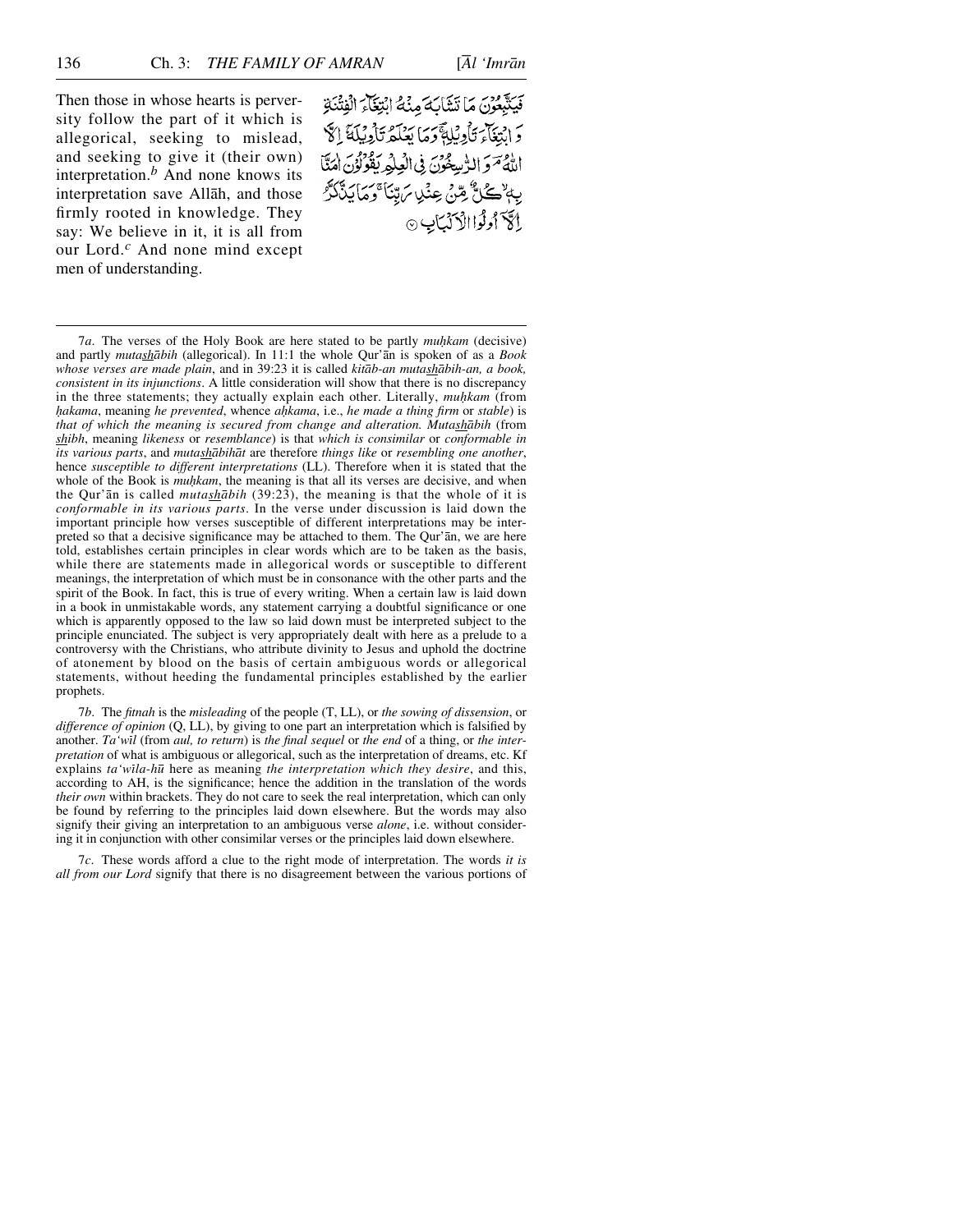**8** Our Lord, make not our hearts to deviate after Thou hast guided us and grant us mercy from Thee; surely Thou art the most liberal Giver.

**9** Our Lord, surely Thou art the Gatherer of men on a day about which there is no doubt. Surely Allåh will not fail in (His) promise.*<sup>a</sup>*



## SECTION 2: **Unity the Basis of all Religions**

**10** Those who disbelieve, neither their wealth nor their children will avail them aught against Allåh. And they will be fuel for fire*a—*

**11** As was the case of the people of Pharaoh, and those before them! They rejected Our messages, so Allåh destroyed them on account of their sins.*<sup>a</sup>* And Allåh is Severe in requiting (evil).

ادسي الله، من كم واكبره عمع، سردو وسور وه.<br>إدسي الله، بين كفروا كبر، نغبي عنهم أمراكهم وَكَا آؤلَادُهُمْ قِنَ اللَّهِ شَيْئًا وَأُولَٰإِكَ هُمْ دَنْوُدُ النَّايِرِ ۞ كَذَابِ إِلِي فِرْعَوْنَ وَالَّذِينَ مِنْ قَبْلِهِمْ كَنَّ بِوَا بِالْبِيْنَا ۚ فَأَخَذَهُمْ اللَّهُ يِّدُ نُوْبِهِ مِرَّ وَ اللَّهُ شَدِّدَ الْعِقَابِ @

9*a*. There seems to be a reference here to the gathering of the hostile forces in the battles and to Allåh's promise to grant victory to the faithful. The verses that follow leave no doubt; see particularly v. 12.

10*a*.Vv. 10–12 contain a clear prophecy of the vanquishment of the opponents of the Prophet. Though the Quraish had suffered a crushing defeat in the battle of Badr, they could yet muster heavy forces against the Muslims, who were few in numbers. The Muslims were still too weak and in danger of being annihilated by their opponents. They were actually attacked twice again, once in the battle of Uhud and again in the battle of the Allies, with heavy forces which would have crushed the Muslims if they had not received Divine help.

11*a*. *Dhanb* is originally *the taking the tail of a thing, and it is applied to every act of which the consequence is disagreeable* or *unwholesome* (R). According to LL, *dhanb* means *a sin, a crime, a fault, a transgression*, or *an act of disobedience*. It is said to differ from *ithm* in being either intentional or committed through inadvertence, whereas *ithm* is particularly intentional (LL). It will thus be seen that *dhanb* is a word which carries a wide significance, and is applicable to *all shortcomings resulting from inattention,* 

the Holy Book. Hence the rule of interpretation which they follow is that they refer passages which are susceptible to various interpretations to those whose meaning is obvious or to consimilar passages, and subject particular statements to general principles. Thus reading various passages in the light of each other, they discover the true significance of ambiguous passages. Hence such people are spoken of as *knowing* the true interpretation of allegorical verses (B. 65: iii, 2).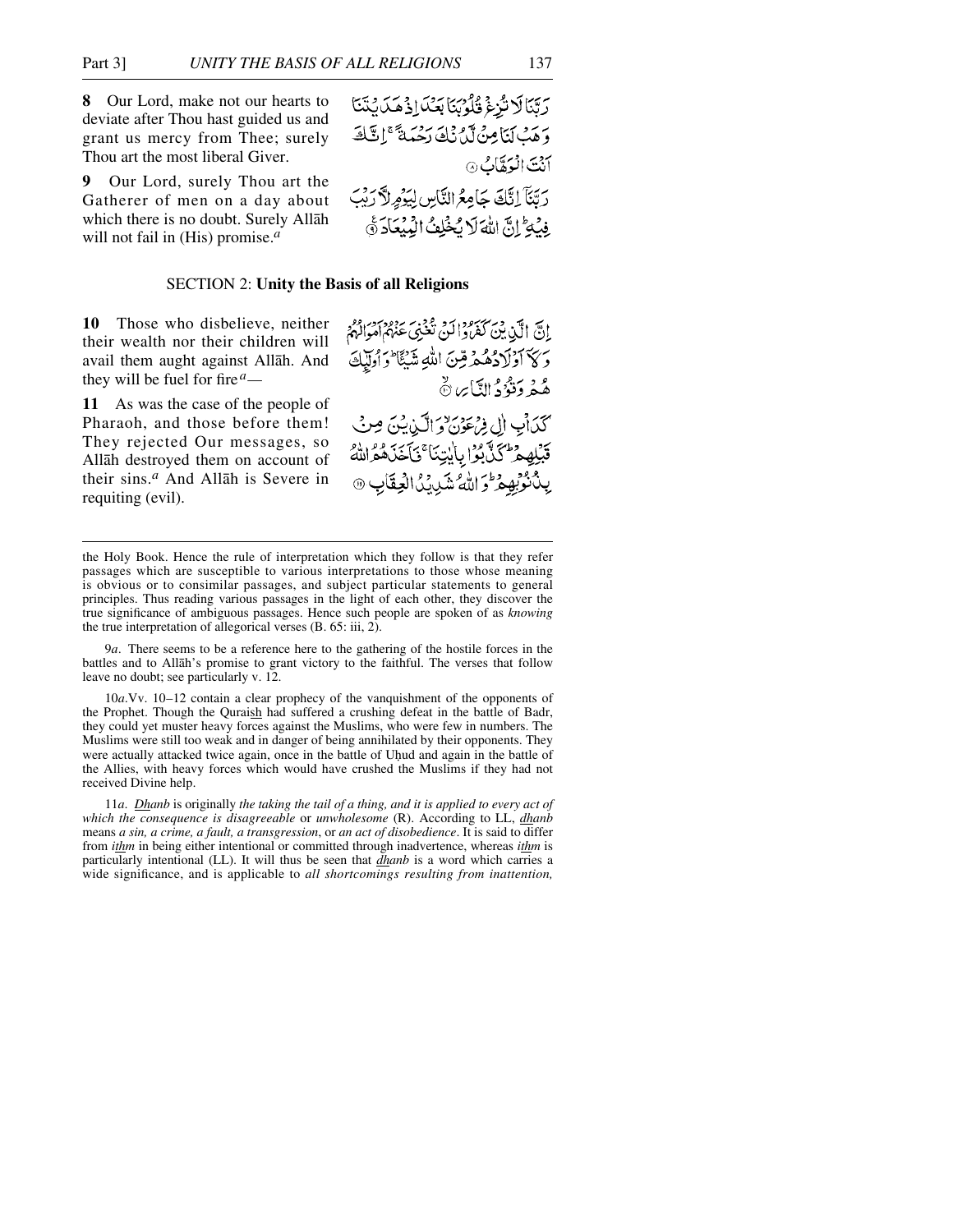**12** Say to those who disbelieve: You shall be vanquished, and driven together to hell; and evil is the resting-place.*<sup>a</sup>*

**13** Indeed there was a sign for you in the two hosts (which) met together in encounter — one party fighting in the way of Allåh and the other disbelieving, whom they saw twice as many as themselves with the sight of the eye.*<sup>a</sup>* And Allåh strengthens with His aid whom He pleases. There is a lesson in this for those who have eyes.

قَيْنَ كَانَ لَكُوْ الْكَثْرُوْ فِكَتَبَيْنِ انْتَقَتَا فِئَة تُقَاتِلُ فِي سَبِيْلِ اللَّهِ وَ أَخْرُى كافِر، وَيَسْرَبُوْنَهُمْ مِّتَنْكَيْهِمْ بِرَاحِي الْعَكِينِ ۖ دَاللَّهُ يُتَوَيُّكُ بِنَصْبِهِ مَنْ يَّشَاءِ كُلِّ إِنَّ فِي ذٰلِكَ لَعِبْرَةً لِأَدُولِي الْأَبْصَائِرِ ۞

*incapacity*, or *perversity*, and even to *defects* or *imperfections of which the result may be disagreeable*. It covers all shades of shortcomings, from the grossest transgressions of the wicked to those defects and imperfections of which even the righteous cannot be free.

12*a*. This is one of the passages in which the punishment of this life, which is *vanquishment*, is spoken of in the same breath with the punishment of the Hereafter, which is *hell*.

13*a*. The reference here is to the battle of Badr. The meaning is that the Muslims saw the disbelievers to be twice as many as themselves. The statement does not contradict that made in 8:44: "And when He showed them to you, when you met, as few in your eyes, and He made you to appear few in their eyes". The actual strength of the two parties was: Quraish about 1,000, Muslims 313. The statement made in this verse is that the Muslims saw the disbelievers to be twice as many as themselves. Therefore they were still fewer in the eyes of the Muslims as compared with their actual strength, and this is what is stated in 8:44. As to why they were shown to the Muslims to be twice as many as themselves, 8:66 helps us to understand: "so if there be of you a hundred steadfast, they shall overcome two hundred; and if there be of you a thousand, they shall overcome two thousand". The part of the enemy not seen by the Muslims was behind a hillock.

The battle of Badr is here stated to be a sign of the truth of the Prophet, not only because of the prophecies of victory contained in the Qur'ån, but also because of the clear prophecy in Isaiah, where, after speaking of a future scene in the land of Arabia (Isa. 21:13), the prophet goes on to say: "The inhabitants of the land of Tema brought water to him that was thirsty, they prevented with their bread him that fled. For they fled from the swords, from the drawn sword and from the bent bow, and from the grievousness of war. For thus hath the Lord said unto me, Within a year, according to the years of an hireling, and all the glory of Kedar shall fail. And the residue of the number of archers, the mighty men of the children of Kedar, shall be diminished" (Isa. 21:14–17). Kedar was the son of Ishmael (Gen. 25:13), and the word is used freely in the Bible for the Arab tribe that sprang from him  $(Ps.120:5; Isa. 42:11; 60:7, etc.).$  There is only one person in history whose flight has become a memorable fact as the beginning of an Era. It was Muhammad (on whom be peace) who, attended by one faithful companion, fled from the drawn swords of the guard that surrounded his house, and it was after one year from his Flight that the glory of Kedar departed in the battle of Badr which took place in the second year of the Flight. The battle of Badr was thus a sign for the Jews and the Christians as well because of the fulfilment of prophecies in the Bible. The second year after the Flight had not yet come to a close when the power of Kedar was broken at Badr.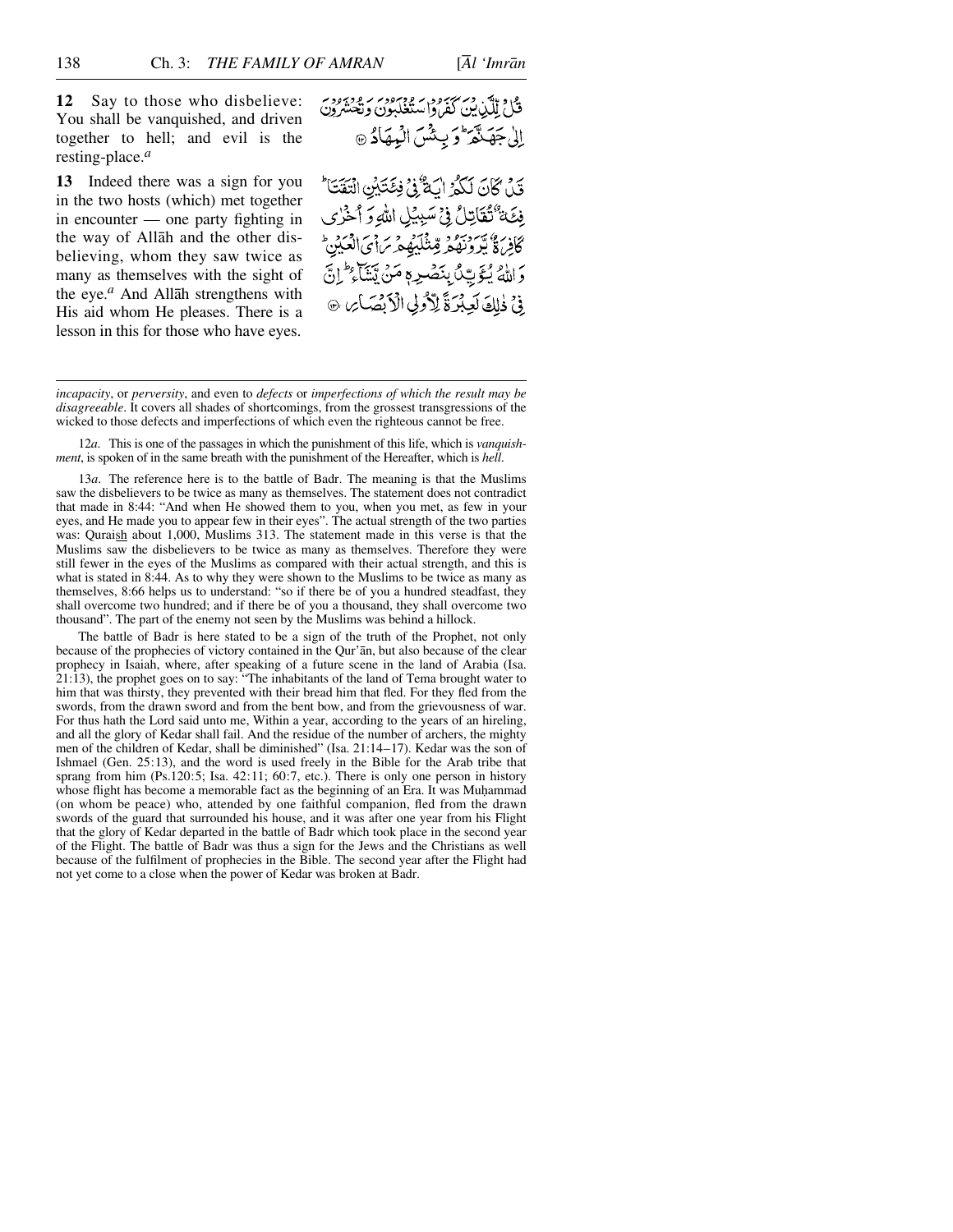**14** Fair-seeming to men is made the love of desires, of women and sons and hoarded treasures of gold and silver and well-bred horses and cattle and tilth. This is the provision of the life of this world. And Allåh — with Him is the good goal (of life).*<sup>a</sup>*

**15** Say: Shall I tell you of what is better than these? For those who guard against evil are Gardens with their Lord, in which rivers flow, to abide in them, and pure companions and Allåh's goodly pleasure.*<sup>a</sup>* And Allåh is Seer of the servants.

**16** Those who say: Our Lord, we believe, so forgive our sins and save us from the chastisement of the fire.

**17** The patient and the truthful, and the obedient, and those who spend and those who ask Divine protection in the morning times.*<sup>a</sup>*

**18** Allåh bears witness that there is no god but He, and (so do) the angels and those possessed of knowledge,*<sup>a</sup>* ثَّ إِلَيْنَ لِلنَّاسِ حُبُّ الشَّهَوْتِ مِنَ النِّسَاءِ وَالْدَيْيَنَ وَالْقَنَاطِيرِ الْمُقَنْطَرَةِ مِنَ النَّاهَبِ وَالْفِضَّةِ وَالْخَيْلِ الْمُسَوَّمَةِ وَالْأَنْعَامِ وَالْْحَرْثِ لِمَزْلِكَ مَتَاءً الْحَيْوةِ الدُّنْبَيَّا وَاللَّهُ عِنْدَهُ حُسْنُ الْمَانِ ﴾ قَاعَ آَوَّنَتِّعُكُمُّ بِخَيْرِ قِنْ ذٰلِكُمُّ لِلَّيْنِ بِّنَ اتَّقَوْاعِنْدَ رَبِّهِمْجَنَّتُ تَجْرِي مِنْ تَجْ الْأَنْهُلُّ خَلِيلِيْنَ فِيهَا وَآزَوَاجُ مُّطَهَّرَةٌ وَّ رِضُوَانٌ مِّنَ اللَّهِ وَ اللَّهُ بَصِبْنٌ بِالْعِبَادِ ﴾ أَكَّذَنِكَ يَقُونُونَ دِيَّنَآ إِنَّنَآ اٰمَيَّاۤ فَأَغْفِرْ لَهَاۤ ذُنُوْبَنَا وَقِنَا عَذَابَ التَّابِرِينَّ ٱلصَّٰبِرِيْنَ وَالصَّٰبِ قِبْنَ وَ الْقَٰنِيَةِينَ وَ المُنْفِقِينَ وَالْمُسْتَغْفِرِينَ بِالْكَسْحَارِ® شَهِدَاللَّهُ أَنَّهُ لَأَ الْمَالَّاهُوَ وَالْمَلَكَةُ وَأَوْلَوْا الْعِلْمُ قَيْاتِيَنَا بِالْفِسْطِ لَآَالِ وَالْأَ

17*a*. For the meaning of *istighfår*, see 2:286*a*. As shown there *istighfår* is really a prayer to attain to sinlessness. That this is the real significance is shown by its use here. The righteous servants of God are here spoken of as possessing the great qualifications of steadfastness, truthfulness, obedience to God, spending in Allåh's way, and finally as *mustaghfirßn* or resorting to *istighfår*, which shows that it is one of the highest stages to which the spiritual pilgrim aspires.

18*a*. Allåh bears witness to His Unity through nature, which is His handiwork, and also by His word made known through revelation. The angels bear witness by their working within man, whose nature bears testimony to Divine Unity. Those who have a true knowledge of the holy scriptures of any religion also bear testimony to the great truth of

<sup>14</sup>*a*. This verse contrasts the yearnings of the men of the world with those of the faithful. We are here told that, though the enjoyments of this life have their attractions, yet the desire to be with Allåh is the goal which the true believer sets before himself. It is by "hoarded treasures of gold and silver" that the Christian nations have been led away from God.

<sup>15</sup>*a*. For the companions in paradise see 2:25*d*. Of the blessings of paradise is Allåh's goodly pleasure, which is elsewhere said to be the greatest of all the blessings of paradise (9:72). The addition of this word here shows that the blessings of paradise are spiritual.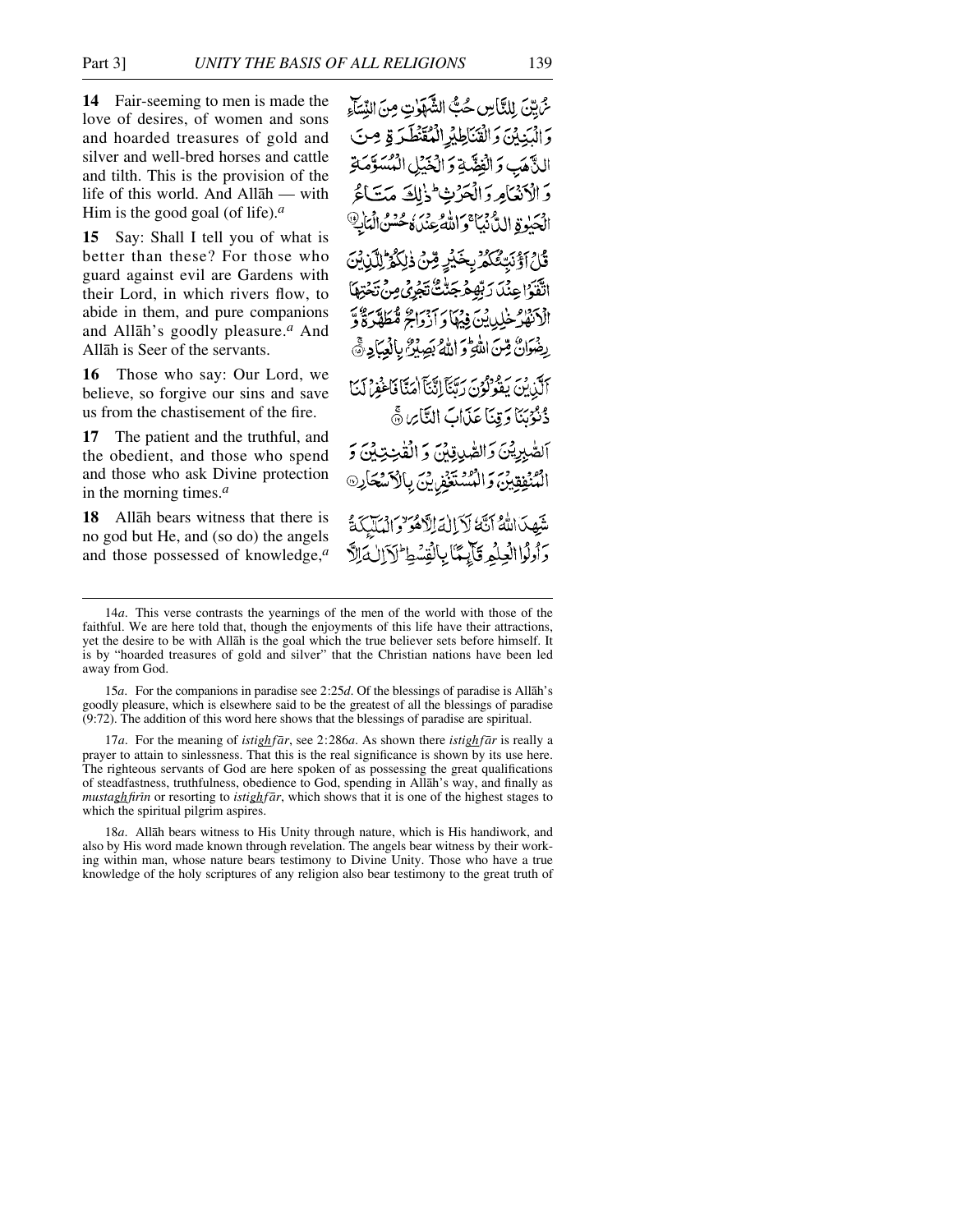maintaining justice.*<sup>b</sup>* There is no god but He, the Mighty, the Wise.

**19** Surely the (true) religion with Allåh is Islåm.*<sup>a</sup>* And those who were given the Book differed only after knowledge had come to them, out of envy among themselves. And whoever disbelieves in the messages of Allåh — Allåh indeed is Quick at reckoning.

**20** But if they dispute with thee say: I submit myself entirely to Allåh and (so does) he who follows me. And say to those who have been given the Book and the Unlearned (people): Do you submit yourselves?*<sup>a</sup>* If they submit, then indeed they follow the right way; and if they turn back, thy duty is only to deliver the message. And Allåh is Seer of the servants.

إِنَّ الدِّيْنَ عِنْدَ اللَّهِ الْإِسْلَامُ تَصْوَمَا اخْتَلَفَ الَّذِيْنَ أَوْتُوا الْكِتْبَ الْأَمِنَّ بَعْدِ مَاجَاءَهُمُ الْعِلْمُ بَغَيًّا بَيْنَهُمْ وَمَنْ يَكْفُرُ بِإِيْتِ اللَّهِ فَإِنَّ اللَّهَ سَرِيْحُ الْجِسَابِ۞

فَإِنْ حَالِثُوْلَةَ فَقَدْلَ أَسْلَمْتُ وَجَهِيَ بِلْهِ وَ مَنِ التَّبَعَنُّ وَ قُلْ لِلَّذِينَ أَوْلَوْاالْكِتَابَ وَالْأَصِّيّنَ ءَآمَدَ وَقَرْطَهَامِي ٱسْلَمَهُوۡا فَقَل اهْتَدَدَا ۚ وَ إِنْ تَوَلَّوْا فَاتَّبَاعَلَيْكَ الْبَالِمُ وَاللَّهُ بَصِيْنٌ بِالْعِبَادِيُّ

18*b*. The words *maintaining justice* may qualify Allåh as being the true Maintainer of justice. But considering what is said in the next verse as to the injustice of those to whom knowledge was given, it is more likely that the words qualify *those possessed of knowledge*, the meaning being that every possessor of knowledge, to whatever religion he may belong, bears witness to the grand truth of Divine Unity if he maintains justice in bearing witness.

19*a*. An explanation of what Islåm is has already been given in 2:112*a*. According to the Holy Qur'ån, *Islåm* was the religion of all the prophets. It is particularly mentioned as the religion of Abraham several times, and on one occasion the Israelite prophets who followed Moses are spoken of as *the prophets who submitted themselves* (to Allah), alladhina aslamū (5:44). Not only is Islām the religion of every prophet, but, according to the Holy Qur'ån, it is also the natural religion of man, as in 30:30 it is described as being "the nature made by Allåh in which He has created men". This is corroborated by a saying of the Prophet: "Every child is born in Islåm: it is his parents who make him a Jew or a Christian" (B. 23:179).

The word *Islåm* does not only signify *submission*, it also signifies *entering into peace*, from *aslama*, meaning *he entered into peace*. In fact, the idea of *peace* is the dominant idea in Islåm, and the goal to which Islåm leads is called *the abode of peace* (10:25).

20*a*. By the *Unlearned people* are meant *the Arabs*; see 2:78*a*.

هُوَالْعَزِيْزُ الْحَكِيْعُ ﴾

the Unity of Allåh. The Unity of Allåh is, in fact, the common principle which is recognized by all religions. Thus the whole creation, the nature of man, and the broad and common principles of all religions are all at one in declaring the Divine Unity, whereas the Trinity of the Christian faith is but a solitary doctrine which does not find any support either in physical nature or in the nature of man or in the religion of humanity.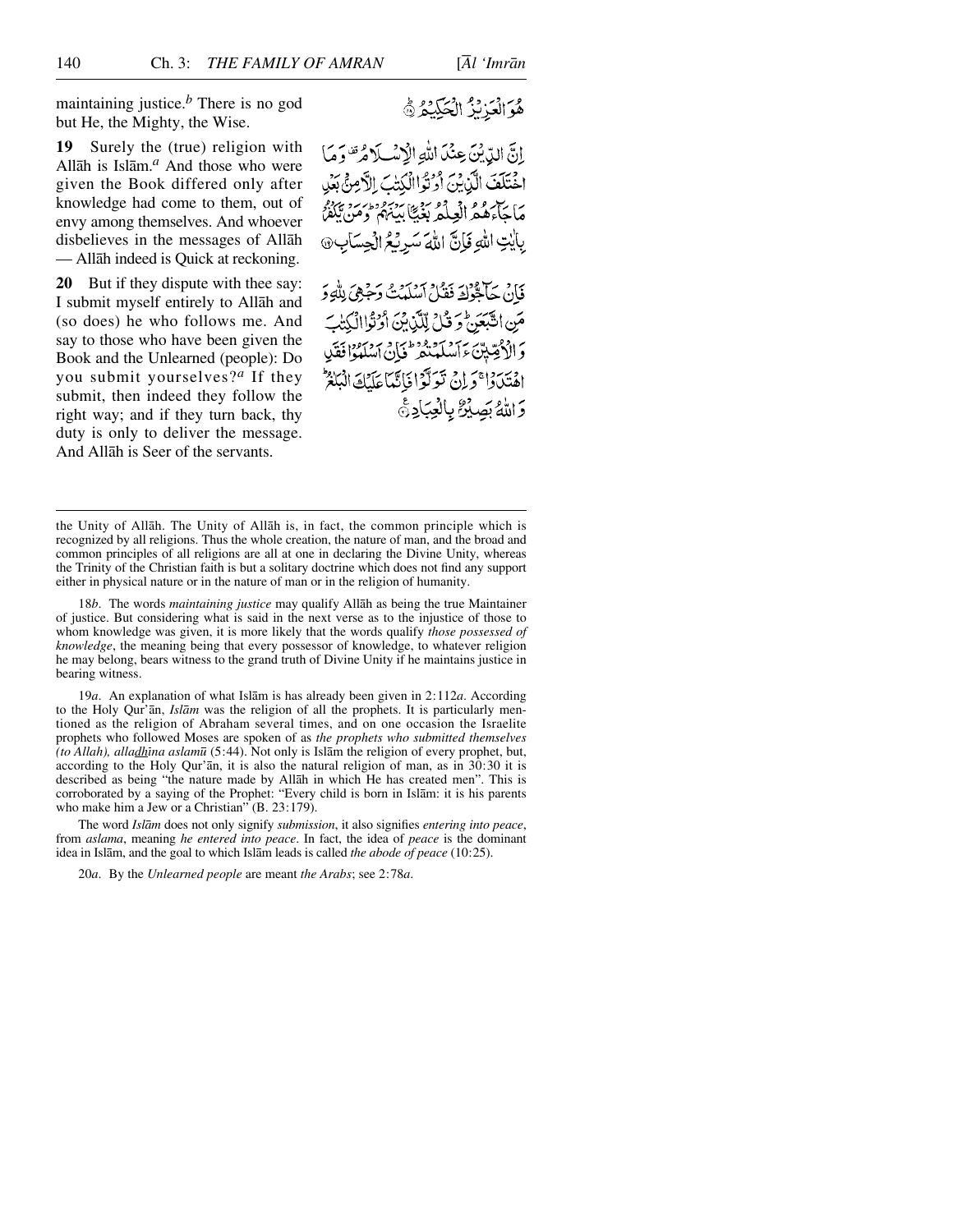## SECTION 3: **The Kingdom is Granted to Another People**

**21** Those who disbelieve in the messages of Allåh and would slay the prophets unjustly and slay those among men who enjoin justice, announce to them a painful chastisement.*<sup>a</sup>*

**22** Those are they whose works will be of no avail in this world and the Hereafter, and they will have no helpers.*<sup>a</sup>*

**23** Hast thou not seen those who are given a portion of the Book? *<sup>a</sup>* They are invited to the Book of Allåh that it may decide between them, then a party of them turn back and they withdraw.*<sup>b</sup>*

**24** This is because they say: The Fire shall not touch us but for a few days; and that which they forge deceives them regarding their religion.

**25** Then how will it be when We gather them together on a day about

إِنَّ الَّذِينَ يَكْفَرُونَ بِالَّذِي اللَّهِ وَيَقْتَلُوْنَ النَّبِيِّينَ بِغَيْرِ حَقِّ ﴿ يَؤْمِنُكُونَ الَّذِينَ يَأْمُرُونَ بالقِسْطِ مِنَ التَّاسِ لافَبَشِّرْهُ هُرُ بِعَنَابِ الِيَمِمِ أُولَيْكَ الَّذِينَ حَبِطَتْ آَعْمَالُهُمْ فِي الدُّنْيَا دَ الْأَخِرَةِ زِيرِ مِنْ دَوْمِ قِنْ نُصِرِينَ @ آلَهُ تَدَ إِلَى الَّيْانُنَ أَوْتُوْا نَصِيْبًا قِينَ الْكِتْبِ ود سوس إلى كِتْبِ اللَّهِ لِيَجْبُكُمْ بِيَبْهُمْ نَكْبَرُ يَتَوَلَّىٰ فَرِنْقٌ مِّنْهُمْ رَهُمْ مُّعْرِضُوْنَ ۞ دٰلِكَ بِأَنَّهُمْ وَأَلْوَالَهُ؟ تَمَسَّنَا النَّاسُ الْمَيّ ٱيَّامَّا\$قَعْدُوْدِيَّ رَغَرَّهُمْ فِيْ دِيْنِهِ هُ مَّاڪَانُوْا بَفْتَرُوْنَ ۞ كَلَّيْفَ إِذَا جَعَّذْهُمْ لِيَوْمِرِلاَّ رَيْبَ فِيْ تَوْ

23*a*. The Jews are spoken of as being given only a portion of the Book, because much of it had already been lost. Moreover, the Torah was not a complete law.

23*b*. Some commentators think that this decision was given in a case of adultery; but there is nothing in the Qur'ån warranting such a limitation. It is, of course, remarkable, as Sale has noticed, that while the law of Moses as now preserved in Lev. 20:10 mentions simply *putting to death*, as the punishment for adultery, John 8:5 gives us to understand that *stoning to death* was the real punishment, and the Prophet is also said to have stated stoning to be the punishment prescribed for adultery by the Jewish law, though the rabbis refused to accept the judgement of their own law. It seems to be a clear instance of alteration.

The reference here, however, is to the broad principles of religion regarding which the Jews, or the Jews and the Christians, differed. The *Book of Allåh* is the Holy Qur'ån which gave a decision in the differences between the Jews and the Christians.

<sup>21</sup>*a*. For *bashshir* see 4:138*a*. The Jews are specially mentioned as a people who were guilty of trying to kill prophets (2:61), but this reference seems to point to their plans for killing the Holy Prophet, which were, however, all frustrated.

<sup>22</sup>*a*. The meaning is that all their attempts against the Prophet will be fruitless, and they themselves will be reduced to a condition of helplessness.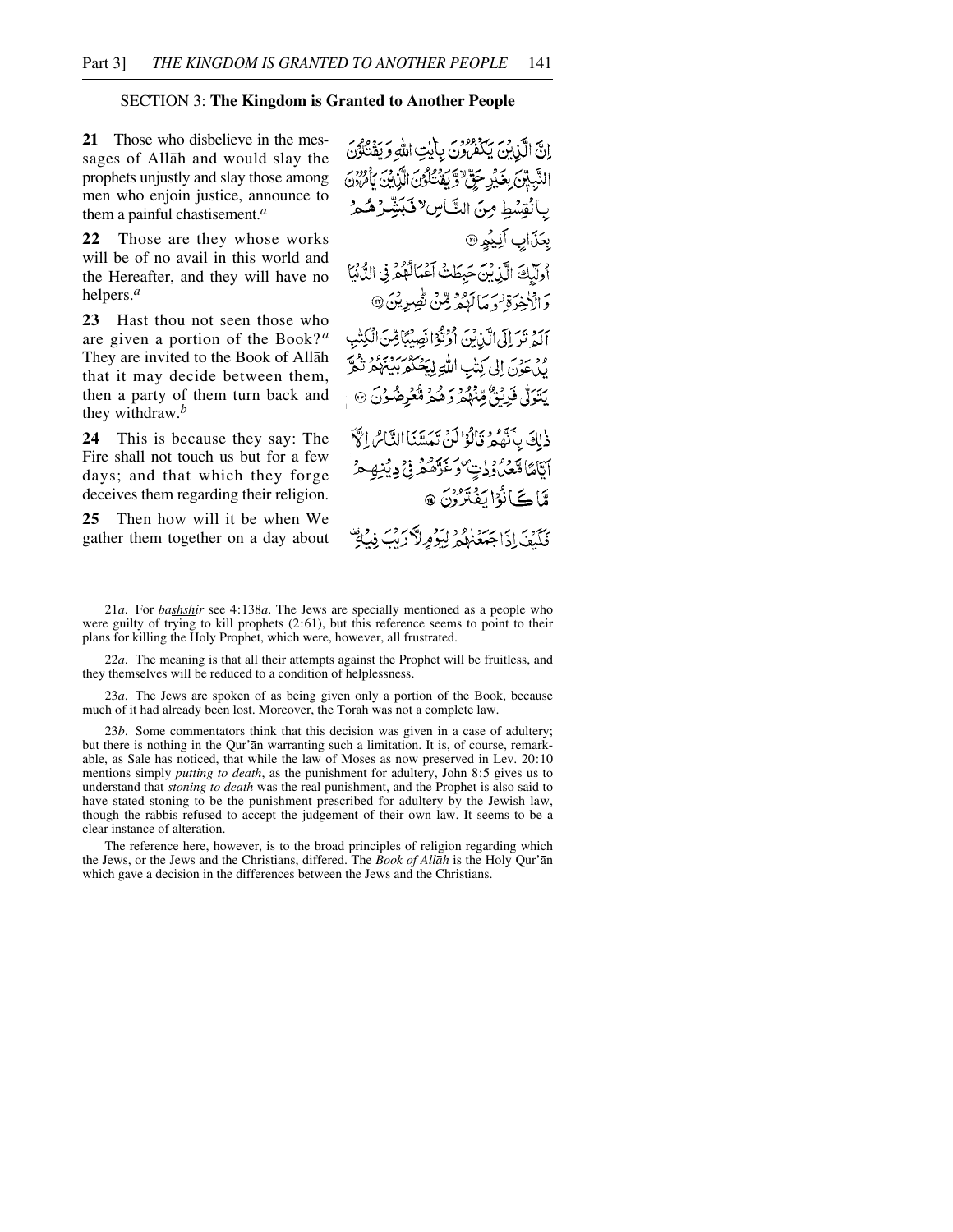which there is no doubt. And every soul shall be fully paid what it has earned, and they shall not be wronged?

**26** Say: O Allåh, Owner of the Kingdom, Thou givest the kingdom to whom Thou pleasest, and takest away the kingdom from whom Thou pleasest, and Thou exaltest whom Thou pleasest and abasest whom Thou pleasest. In Thine hand is the good. Surely, Thou art Possessor of power over all things.

**27** Thou makest the night to pass into the day and Thou makest the day to pass into the night; and Thou bringest forth the living from the dead and Thou bringest forth the dead from the living; and Thou givest sustenance to whom Thou pleasest without measure.*<sup>a</sup>*

**28** Let not the believers take the disbelievers for friends rather than believers.*<sup>a</sup>* And whoever does this has no connection with Allåh — except that you guard yourselves against وَوُقِيتُ كُلُّ نَفْسٍ مَّاكَسَبَتَ وَهُمْ لَا يُظْلَمُوْنَ ۞

قُلْ اللَّهُمَّ مٰلِكَ الْمُلْكِ تُؤْتِي الْمُلْكَ مَنْ تَشَاءُ وَ تَنْزَعُ الْمُلْكَ مِعَنَّنُ تَشَاءُ وَ تُعِزُّ مَنْ تَشَاءُ وَ تُذِلُّ مَنْ تَشَاءُ بِبِيَدِكَ الْعَبْدُ ۚ إِنَّكَ عَلَى كُلِّ شَيْءٍ قَيْدِيْرٌ ۞

تْؤَلِّجُ الَّيْلَ فِي النَّهَاسِ وَتَّوْلِجُ النَّهَارَ فِي الَّيْلُ وَتُخْرِجُ الْحَيَّ مِنَ الْمَيِّتِ وَتُخْرِجُ الْمَيِّتَ مِنَ الْجَيّْ وَتَرْتَزْهِ مَنْ تَشَاءَ بغَيْرِحِسَابِ۞

لَا يَتَّخِذِ الْمُؤْمِنُوْنَ الْكَلّْمَانِيَّ أَوْلِيَآءٍ مِنْ دُوْنِ الْمُؤْمِنِيْنَ ۚ وَ مَنْ يَقْعَلُ ذٰلِكَ فَلَيْسَ مِنَ اللَّهِ فِي شَيْءٍ إِلَّا آنَ تَتَّقَوْا مِنْهُ ءِ

28*a*. The Muslims, being in a state of war with the disbelievers, were forbidden to look to their enemies to guard their interests or for help of any kind. The clear statement made in 60:8, 9 settles the point beyond all doubt: "Allåh forbids you not respecting those who fight you not for religion, nor drive you forth from your homes, that you show them kindness and deal with them justly. …Allåh forbids you only respecting those who fight you for religion and drive you forth from your homes and help (others) in your expulsion, that you make friends with them". *Auliyå'*, which I translate as *friends* here, is the plural of *walß*, which is derived from a root meaning *he held command* or *had*

<sup>27</sup>*a*. Vv. 26, 27 apparently refer to the fact that kingdom and honour shall be given now to another nation, whose night shall be made to pass into a day of triumph. It is on account of having failed to grasp their real significance that Rodwell thinks that these verses are misplaced here, "interrupting as they do the connection of the preceding and subsequent verses". The connection is clear. The Jews had already been warned by Jesus that "the kingdom of God shall be taken from you, and given to a nation bringing forth the fruits thereof" (Matt. 21:43). A living nation of Muslims was brought forth from among the dead Arabs, and the living nation of Israelites was represented now by a people who were spiritually dead. Compare 4:54: "But indeed We have given to Abraham's children the Book and the Wisdom, and We have given them a grand kingdom".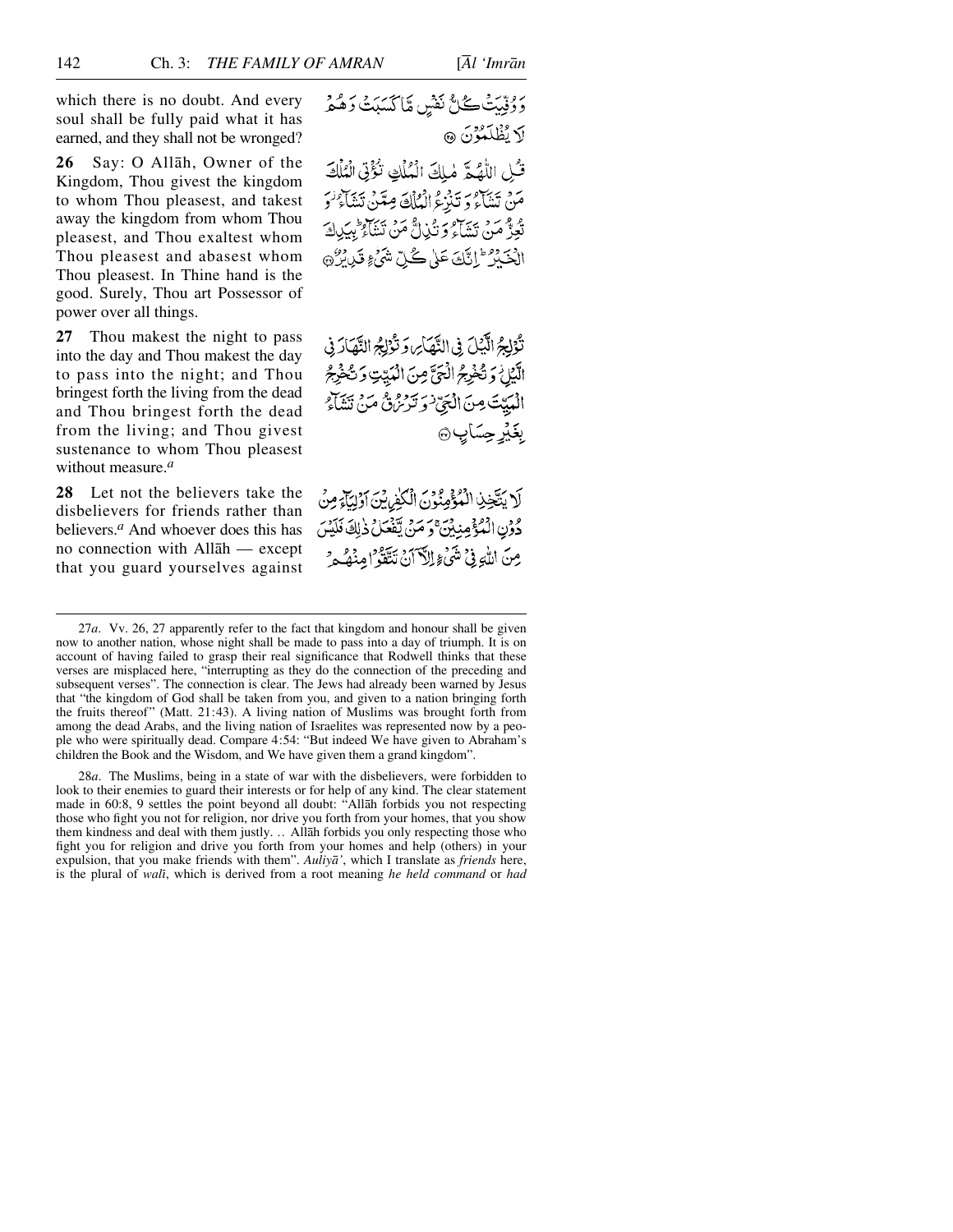them,*<sup>b</sup>* guarding carefully. And Allåh cautions you against His retribution.*<sup>c</sup>* And to Allåh is the eventual coming.

**29** Say: Whether you hide what is in your hearts or manifest it, Allåh knows it. And He knows whatever is in the heavens and whatever is in the earth. And Allåh is Possessor of power over all things.

**30** On the day when every soul will find present that which it has done of good; and that which it has done of evil — it will wish that between it and that (evil) there were a long distance. And Allåh cautions you against His retribution. And Allåh is Compassionate to the servants.

دي.<br>نقلةً طويعيةً من حجم الله نفسةً و الى الله الْمَصِيْرُ @ قُبْلُ إِنْ تَخْفُوْا مَأْ فِيْ صُدْرُورُ وَالْمَعْ أَوْسَدُوهُ مِنْ يعكمه الله طائر وسلم ما في السّلوتِ وَمَا فِي الْأَمْرَضِ فِي اللَّهُ عَلَى كُلِّ شَيْءٍ فَيْدِرْبُوْنَ

يومرتجِدُ كُلُّ نَفْسٍ مَّاعَيِلَتْ مِنْ خَيْرٍ مُّحْضَرًا ﴾ وَمَاعَيلَتْ مِنْ سُوِّءٍ ۚ تَوَدُّلَوْ أَنَّ بِدِينِهَا وَ بِدِينَهَ أَصَلَّا بَعِيدِگَا وَرِجِيدٌ مِنْ الْمَجَمَّدِينَ اللَّهُ نَفْسَهُ ثُوَّ اللَّهُ سَاءُوُوْنَ بِالْعِبَادِ ثَمَّ

## SECTION 4: **Last Members of a Chosen Race**

**31** Say: If you love Allåh, follow me: Allåh will love you,*<sup>a</sup>* and grant قُلْ إِنْ كَنْتُمْ تَجِبُّونَ اللَّهَ فَاتَّبِعُوْنِي وفر منگرانه و سود وسر د ورود و دا<br>ريځېنگفرانله و پغورليکي د نورېخچو

28*b*. This is a new sentence. It is as if it were said: *Do not look to them for guarding your interests, rather guard yourselves against them*.

28*c*. T explains *nafs* here as meaning *uq∂bah*, i.e. *retribution*. In fact, retribution of evil is a requirement of Divine nature. Or, the meaning is that Allåh warns you against disobedience to Himself.

*charge of* or *superintended a thing*, and it accordingly means *the manager of a thing* or *of the affairs of another*, and the *guardian* or *maintainer of an orphan*, and *the guardian of a woman* who gives her away in marriage. It also means *the executor* or *heir of a deceased person* (LL). According to R, it indicates *nearness in respect of place, relation*, and *religion*, and *in respect of friendship and help and belief*, etc. The word therefore includes all relations or nearness. A man may also be said to be *wali-Allāh*, as meaning one *near to Allåh* or a *friend of Allåh*.

<sup>31</sup>*a*. The love of Allåh is the great goal of life to which Islåm leads. Compare John 14:15,16: "If ye love me keep my commandments. And I will pray the Father and he shall give you another Comforter, that he may abide with you for ever"; and John 15:10: "If ye keep my commandments, ye shall abide in my love". This Comforter appeared in the person of the Holy Prophet. Elsewhere the Jews and the Christians are mentioned as calling themselves "the sons of Allåh and His beloved ones" (5:18). They are told that they could become the beloved ones of Allåh by following the Prophet.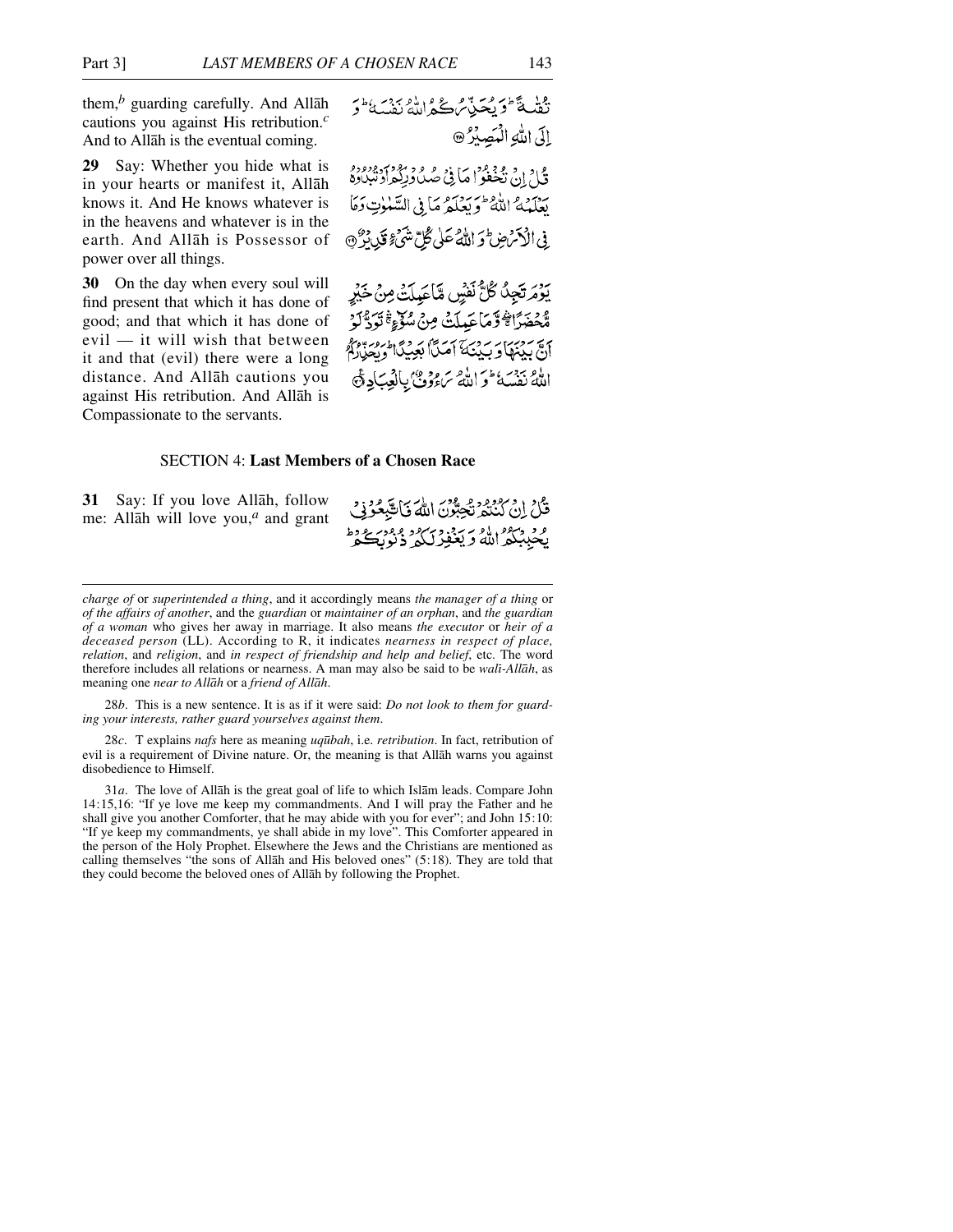you protection from your sins. And Allåh is Forgiving, Merciful.

**32** Say: Obey Allåh and the Messenger; but if they turn back, Allåh surely loves not the disbelievers.

**33** Truly Allåh chose Adam and Noah and the descendants of Abraham and the descendents of Amran above the nations,*<sup>a</sup>*

**34** Offspring, one of the other. And Allåh is Hearing, Knowing.*<sup>a</sup>*

**35** When a woman of Amran*<sup>a</sup>* said: My Lord, I vow to Thee what is in my womb, to be devoted (to Thy service), so accept (it) from me; surely Thou, only Thou, art the Hearing, the Knowing.

وَاللَّهُ غَفُوسٌ رَّحِيْقُ ۞

فَكُلِّ أَطِيعُوا اللَّهَ وَ الدَّمْيَوْلَ ۚ فَإِنَّ نَدَلَّوْا فَانَّ اللَّهَ لاَ يُحِبُّ الْكُفِرِيْنَ ۞ إِبَّي اللَّهَ اصْطَعَيْ (دَمَرَو نَعْجَادٌ إِنَّ إِنَّهُمْ وَإِلَى عِمْرِنَ عَلَى الْعُلَمِينَ ﴾ ذُرِّيَّةُ بِعَمْهَامِنَّ بَعْضٍ وَاللَّهُ سَعِيعٌ عَلِيَمٌ ۚ إِذْ قَالَتِ امْرَأَتُ عِمْرِنَ رَبِّ إِنِّي نَدَرَتَّ

لَكَ مَا فِي بَطْنِي مُحَرِّيًّا فَتَغَيَّلْ مِيَّيْ إِنَّكَ آنَتَ السَّبِيْعُ الْعَلَيْكُمْ ۞

34*a*. Noah was a descendant of Adam, Abraham a descendant of Noah, and Amran and his descendants were the offspring of Abraham, not a separate race. The reason for mentioning them separately is twofold: (1) the immediate descendants of Amran became the founders of a great law in Israel, and the Israelite naton had, in fact, received a new birth with them, and (2) it was with the descendants of Amran that the Mosaic dispensation came to an end.

35*a*. *Imra'at* means *a woman* and also *a wife*. I take *imra'at 'Imrån* as meaning *a woman of the family of Amran*, because the name of a great ancestor is frequently used to indicate the nation which has sprung from him. Thus Kedar stands for the Ishmaelites and Israel for the Israelites. This interpretation is in perfect accord with what is said in the previous verse as to the election of the descendants of Amran. The general statement is followed by a particular instance. The second instance also relates to one of the descendants of Amran, viz. John the Baptist, who was also of "priestly descent through both parents" (Bib. Dic., Cambridge University Press). Though we know very little regarding the parentage of Mary, yet the fact that she was, according to the only tradition that we have about her, devoted to the Temple from three to twelve years of age, shows clearly that she belonged to the priestly class. She is elsewhere called *the sister of Aaron* (19:28) and not a sister of Moses, for priesthood was an exclusive prerogative of

<sup>33</sup>*a*. With this section begins the story of Jesus Christ, the central figure of the Christian religion, and as a preliminary we are told that if Jesus was chosen by God so were his great ancestors, Adam and Noah. The descendants of Abraham and Amran are then spoken of as having been chosen above the nations. For the choice of the descendants of Abraham, see 2:124*a*. They are divided into two branches, the Israelites and the Ishmaelites. The former are here spoken of as the descendants of 'Imrån. *'Imrån* of the Holy Qur'ån is the same as Amran of the Bible. The descendants of Amran are Moses and Aaron. Moses became the founder of the Israelite law and Aaron the head of the Israelite priesthood. The last of this race were John and Jesus. Their parents are first spoken of here, viz. Zacharias and Mary.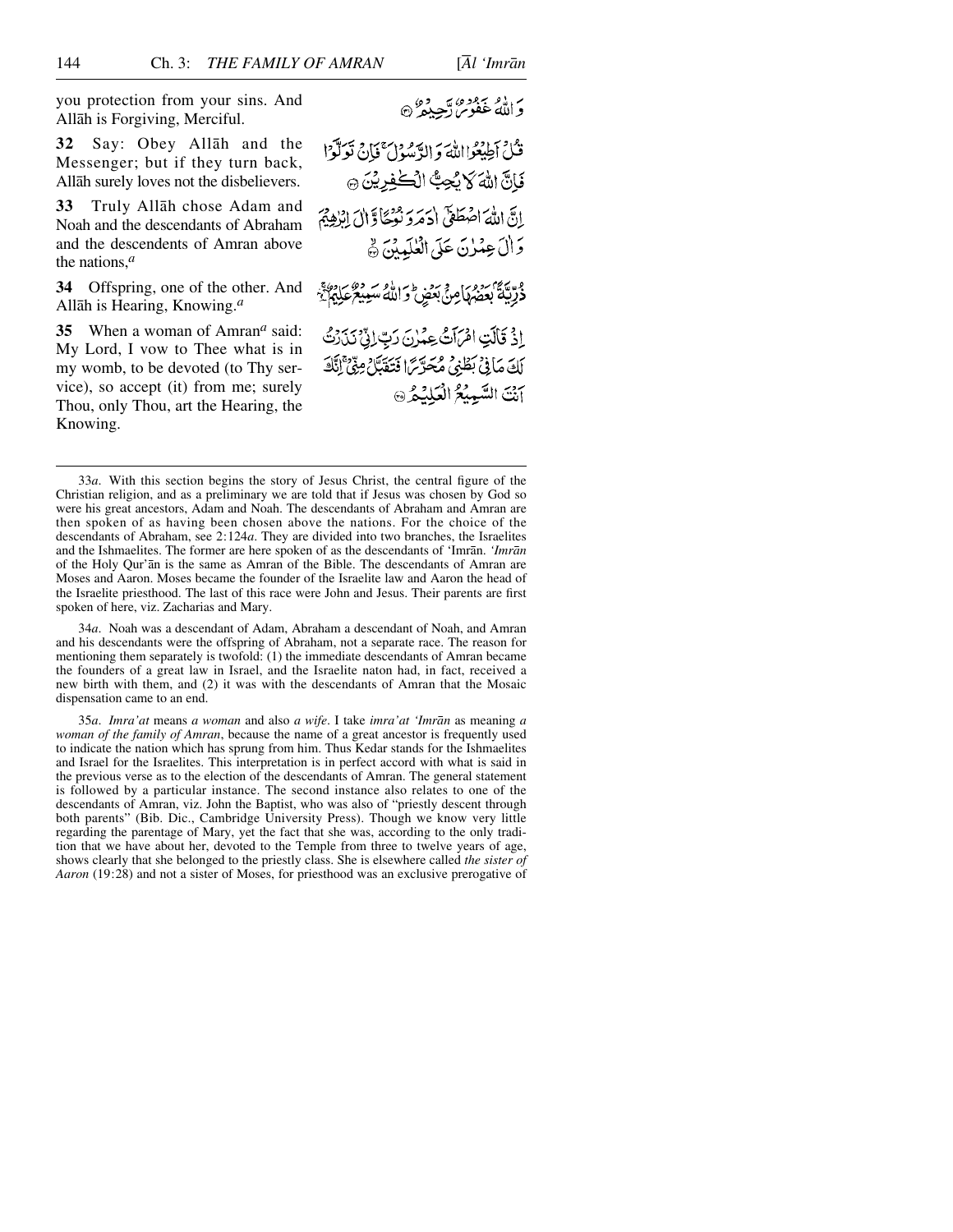**36** So when she brought it forth, she said: My Lord, I have brought it forth a female — and Allåh knew best what she brought forth*<sup>a</sup>* — and the male is not like the female, and I have named it Mary, and I commend her and her offspring into Thy protection from the accursed devil.*<sup>b</sup>*

**37** So her Lord accepted her with a goodly acceptance and made her grow up a goodly growing, and gave her into the charge of Zacharias. Whenever Zacharias entered the sanctuary to (see) her, he found food with her. He said: O Mary, whence comes this to thee? She said: It is from Allåh. Surely Allåh gives to whom He pleases without measure.*<sup>a</sup>*

فَلَعًا وَضَعَتْهَا قَالَتْ رَبِّ إِنِّي وَضَعَّتُهَا أنثى والله أعلكه ببيادئة بمفتح ليس اللَّآكَرُ كَانْ ُنَّذِجْ وَإِنِّ سَبْيِتُهَا مَرْسَرِ دَاتِيٍّ أَعِيْنَاهَا بِكَ وَ دُيِّ يَتَهَا مِنَ الشَّيْطُنِ الرَّجِيْهِ

مْنِيَّتِيْهَا مَ بِّهَا بِقَبْوَتِي حَسَنِ وَآَثَبَتَهَا نَكَأَنَا حَسَنًا لَا تَكَفَّلَهَا زَكَرِ تَاءً كُلَّمَا دَخَلَ عَلَيْهَا زَكَرِيّاً الْمُحْرَابُ وَجِدَ عِنْدَهَا رِزْقَاً قَالَ يُعَرِّبُهُمْ أَبُّى لَكِّ هٰذَا ۖ فَبَالَتْ هُوَ مِنْ عِنْدِ اللَّهِ إِنَّ اللَّهَ يَدْرُهُ ثَمَّنْ تَشَاءُ بِغَيْرِ جِسَابٍ @

36*a*. The words *and Allåh knew best what she brought forth* are parenthetical. She had vowed the child to be devoted to the service of the Temple, but a female could not do the priestly work.

36*b*. *Rajßm* is derived from the root *rajm*, meaning the *throwing* or *casting of stones*, and also *reviling, cursing, driving away, expelling, cutting off from friendly intercourse* (LL). It therefore signifies *accursed* or *driven away from the Divine presence*. This is what is implied here, and this is apparent from 38:78, where Satan is thus accosted: "And surely My curse is on thee to the day of Judgment". The other significance of *rajum*, i.e., *one pelted with stones*, is not applicable here. It is noteworthy that Mary's mother while praying for Mary prays also for her *offspring*, which shows that when she dedicated her daughter to the Temple she had never an idea that she would remain a *virgin* all her life. On the other hand, she entertained the hope that Mary would become a wife and mother.

37*a*. There is nothing extraordinary in Mary's reply to Zacharias' question. The reply that she got sustenance *from Allåh* is the reply of every devout person who believes that Allåh is the sustainer of all, and that therefore all provision or sustenance comes from Him. As elsewhere: "And there is not a thing but with Us are the treasures of it, and We send it not down but in a known measure" (15:21). Mary being attached to the Temple, the worshippers would naturally bring gifts to her, and as it was through Divine grace that she received these gifts, she said that it was Allåh Who gave her these things.

the descendants of Aaron. In the Semitic languages the words *ab* (father), *umm* (mother), *akh* (brother), and *ukht* (sister) are used in a broad sense, and do not necessarily imply the very close relations of real father, mother, brother, and sister. Thus we have a saying of the Prophet in which he speaks of himself as *the prayer of my father Abraham*. Jesus was also addressed as "son of David". According to tradition, however, 'Imrån was the name of Mary's father, and therefore the words *imra't 'Imrån* may mean *the wife of 'Imrån*.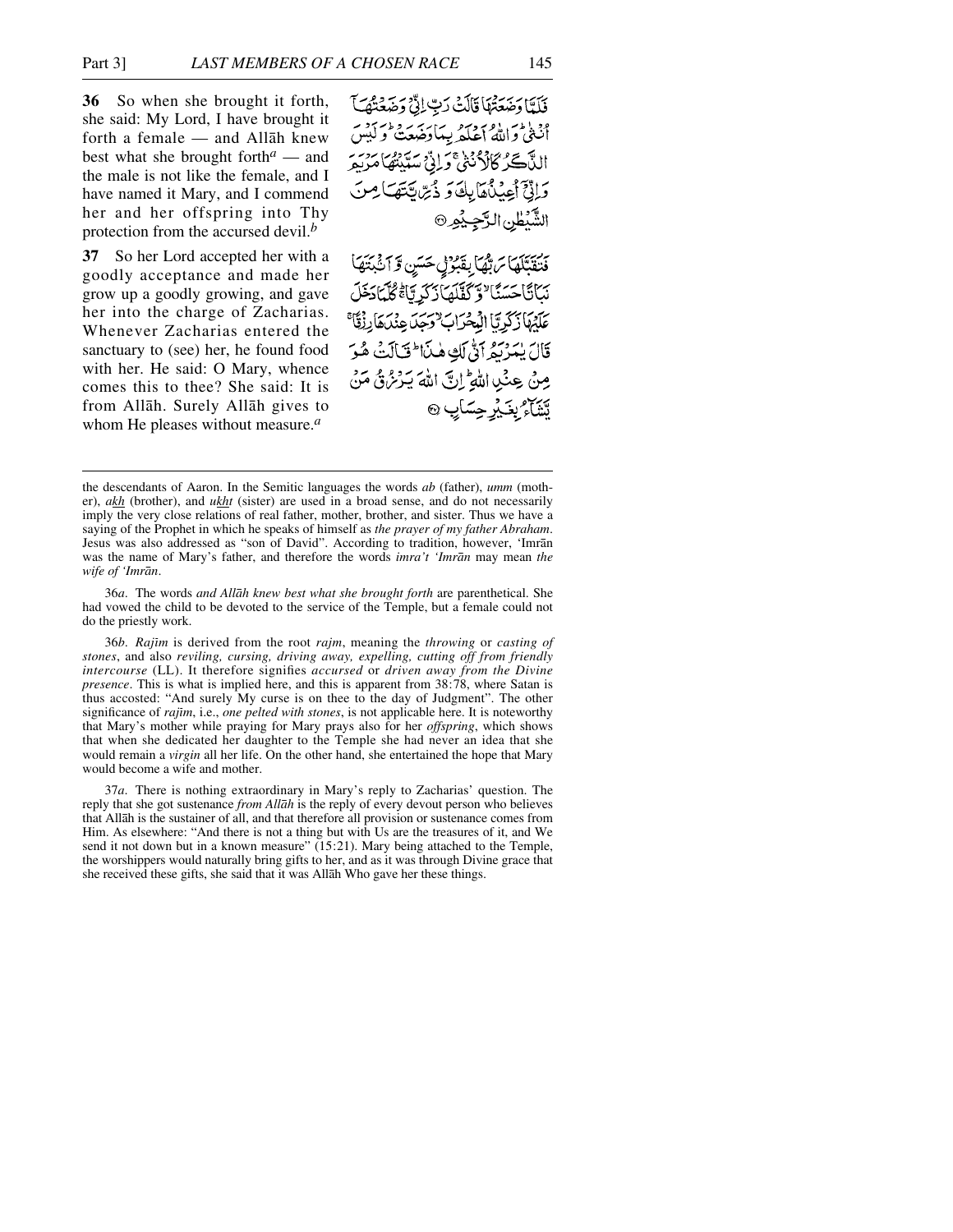**38** There did Zacharias pray to his Lord. He said: My Lord, grant me from Thee goodly offspring; surely Thou art the Hearer of prayer.*<sup>a</sup>*

**39** So the angels called to him as he stood praying in the sanctuary: Allåh gives thee the good news of John,*<sup>a</sup>* verifying a word from Allåh,*<sup>b</sup>* and honourable and chaste and a prophet from among the good ones.

**40** He said: My Lord, how can I have a son when old age has already come upon me, and my wife is barren? He said: Even thus does Allåh do what He pleases.*<sup>a</sup>*

**41** He said: My Lord, appoint a sign for me. Said He: Thy sign is that thou speak not to men for three days

هُنَالِكَ دَعَا زَكَرِيَّا مَ تَهُ ۚ قَالَ رَبَّ مَبْ لِيْ مِنْ لَكِنْكَ ذُبِّ لَّةً طَيِّبَةً ۚ إِنَّكَ سَبِيعُ الدُّعَآءِ۞ فَنَادَتْهُ الْمَلَيْكَةُ دَهْرَ فَأَبِعُ يُّصَلِّي فِي الْبِحْرَابِ " أَنَّ اللَّهَ يُبَشِّرُكَ بِيَحْيٰى مُصَدِّنَّا بِكَلِمَةٍ مِّنَ اللَّهِ وَسَيِّدًا وَحَصُوْرًا وَّنَذِ صٌ الصَّلِحِينَ ۞ وَّالَ سَ بِّ اللَّهِ سَكُونُ لِيَ عُبْلِهُ وَبِينِ رَبِّي مِ الْكِبَرُ وَامْرَاتِيْ عَاقِرٌ فَقَالَ كَلْأَلِكَ اللهُ يَفْعَلُ مَا يَتَمَاءُ ۞ قَالَ رَبِّ اجْعَلْ لِّيْ إِيَةٌ لَّتَالَ ايَتَكَاثَرَ مُمَكِّمَ النَّاسَ ثَلَثَةَ أَتَامِ الْأَرْمَزَا وَإِذْكَرَ

39*b*. The promise given to Zacharias was a word from Allåh, and John was the verifier of that word, because his birth brought about the fulfilment of the prophecy. *A word from Allåh*, therefore, stands for *a Divine prophecy*; see also 6:34; 10:64. Somewhat similar to this explanation is the one given by Abū 'Ubaidah who interprets *kalimat-in min-Allåh* as meaning *a book from Allåh* (Rz). In 66:12, speaking of Mary, it is said: "And she accepted the truth (*saddaqat*) of the words of her Lord and His Books, and she was of the obedient ones". Just as John is the verifier (*musaddiq*) of *a word from Allåh*, Mary is the verifier of *the words of her Lord*, meaning clearly *the prophetic words of her Lord*.

One other significance of the word *kalimah* as used in the Holy Qur'ån is *the creation* of God. Thus in 18:109 we have: "If the sea were ink for the words of my Lord, the sea would surely be exhausted before the words of my Lord were exhausted, though We brought the like of it to add thereto". A similar statement is made in 31:27, and in both places it is clear that the *words* of the Lord signify His *creation*.

40*a*. There is no disbelief on the part of Zacharias. It is simply an expression of wonder as to how a son can be born to him, for he had already reached a very old age.

<sup>38</sup>*a*. The devoutness of Mary raised in Zacharias a yearning for such virtuous offspring. Elsewhere he is described as praying for a son who should inherit the great qualities of Jacob, and in whom God might be well-pleased (19:6).

<sup>39</sup>*a*. The Arabic word is *Yahyā* (being from the root *hayāt*, i.e. *life*), meaning *he shall live*. The Qur'ån elsewhere states that Zacharias prayed to God, saying, *I fear my kinsfolk after me*, (19:5) the fear being no doubt due to their leading unrighteous lives. Hence the significance underlying the name *Ya√yå* was that *he would not die in sin* like his other relations. R gives the same explanation: *He gave him this name (Yahyā) because sin was not to bring about his death.*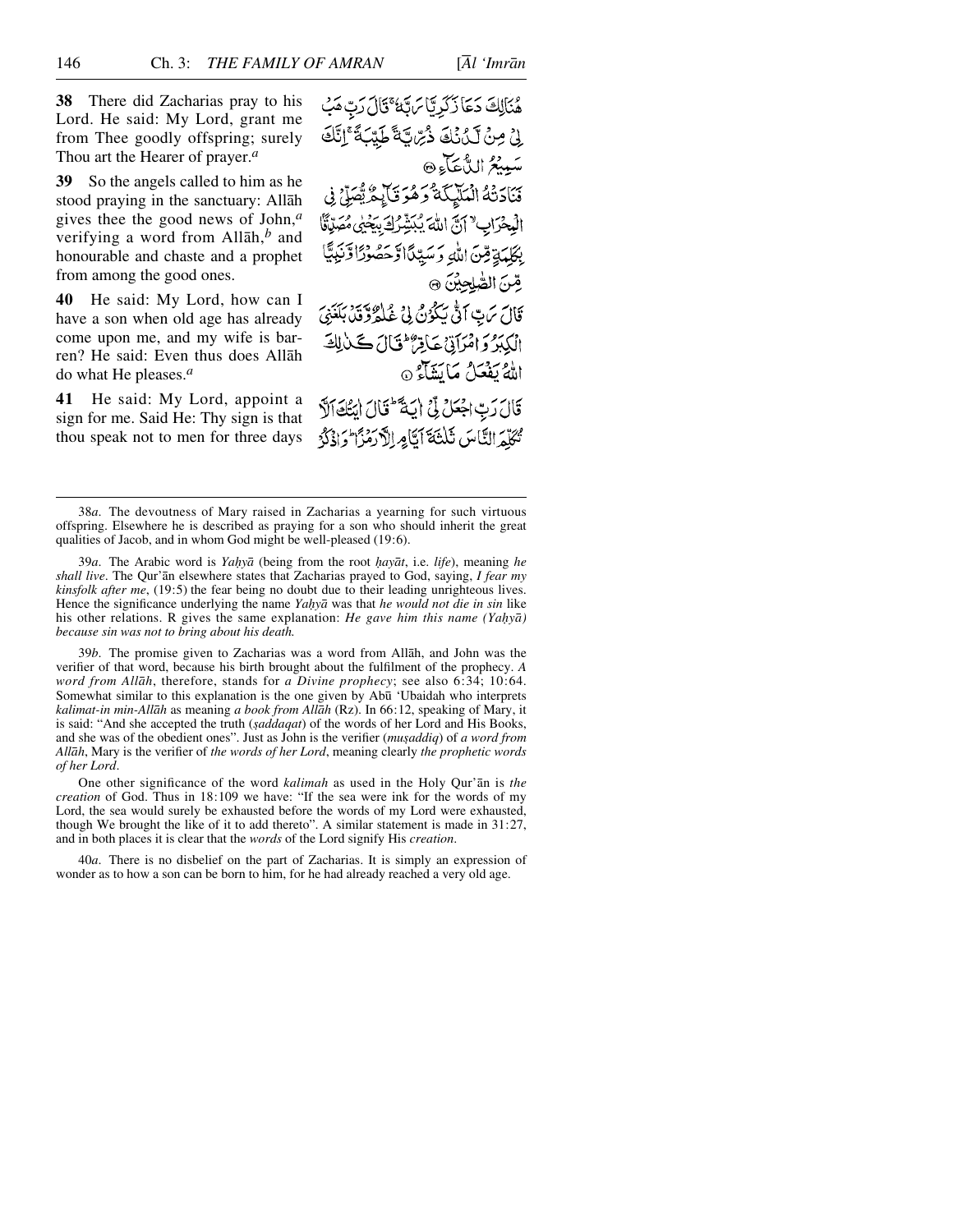except by signs.*<sup>a</sup>* And remember thy Lord much and glorify (Him) in the evening and early morning.

#### SECTION 5: **Birth of Jesus and His Ministry**

**42** And when the angels said: O Mary, surely Allåh has chosen thee and purified thee and chosen thee above the women of the world.

**43** O Mary, be obedient to thy Lord and humble thyself and bow down with those who bow.*<sup>a</sup>*

**44** This is of the tidings of things unseen which We reveal to thee. And thou wast not with them when they cast their pens (to decide) which of them should have Mary in his charge, and thou wast not with them when they contended one with another.*<sup>a</sup>*

سَّ تَكَ كَثِيْدًا وَّ سَبِّحْ بِالْعَتِيقِ وَالْاجْمَادِ جَج

وَإِذْ قَالَتِ الْمُلَيِّكَةُ يَسْرُيْهُ إِنَّ اللَّهَ اضطفله وطقرك واضطفلك ع نِسَآءِ الْعُلَمِينَ ۞ يمريع الثَّنِي لِرَّبِّكِ وَاسْجُلِيَّ وَ اثرَكَعِيْ مَعَ الرُّڪِعِيْنَ ۞ ذٰلِكَ مِنْ أَنْبَاءِ الْغَيْبِ نُوُجِيُهِ الِيَكَارُ مَا كَنْتَ لَدَيْهِمْ إِذْ يُلْقَوُنَ أَقْلَامَهُمْ أتقع بكفكاء مريبة وماكنت بَدَرْ وَمَحْتَصَبُوْنَ @

<sup>41</sup>*a*. The Qur'ån does not say that Zacharias became dumb. He was only commanded not to talk to men for three days, remembering Allåh much during the time.

<sup>43</sup>*a*. After speaking of Mary's birth (v. 36) and her growing up in righteousness in the temple under the care of Zacharias (v. 37), the Holy Qur'ån now speaks of her election just as the righteous before her were elected. Evidently this refers to a time when she had grown up to the age of puberty and left the temple.

<sup>44</sup>*a*. The commentators think that the reference is to v. 37 when Mary as a child was dedicated to the temple and that lots were then cast as a result of which Mary was given into the charge of Zacharias. But this is quite out of place. The Holy Qur'ån has described her history in the natural order. Her mother conceives her (v. 35); she is born and named (v. 36); she is dedicated to and resides in the temple under the charge of Zacharias (v. 37). Here follows the narration of Zacharias praying for a righteous son when he sees the devoutness of Mary and vv. 38–41 are, as it were, parenthetical. The story of Mary is again taken up in v. 42 where her election is spoken of, which is undoubtedly the time when she attained to the age of discretion (vv.  $42, 43$ ). V. 44 cannot therefore refer back to her history as a child in the temple. In the natural order it refers to a much later period. It will be noted that when Mary's mother prayed for her at her birth (v. 36), she also prayed for her offspring and therefore she had evidently in mind the time when Mary would be married and become a mother. V. 45 clearly gives Mary news of the birth of a child and therefore the particular incident referred to in v. 44 is the incident of her espousal. The casting of lots and the contention as to who should have her in his charge could not mean anything but her charge as a wife. Luke 1:26, 27 makes it clear that Mary received the news of the birth of Jesus after her espousal with Joseph. In view of all these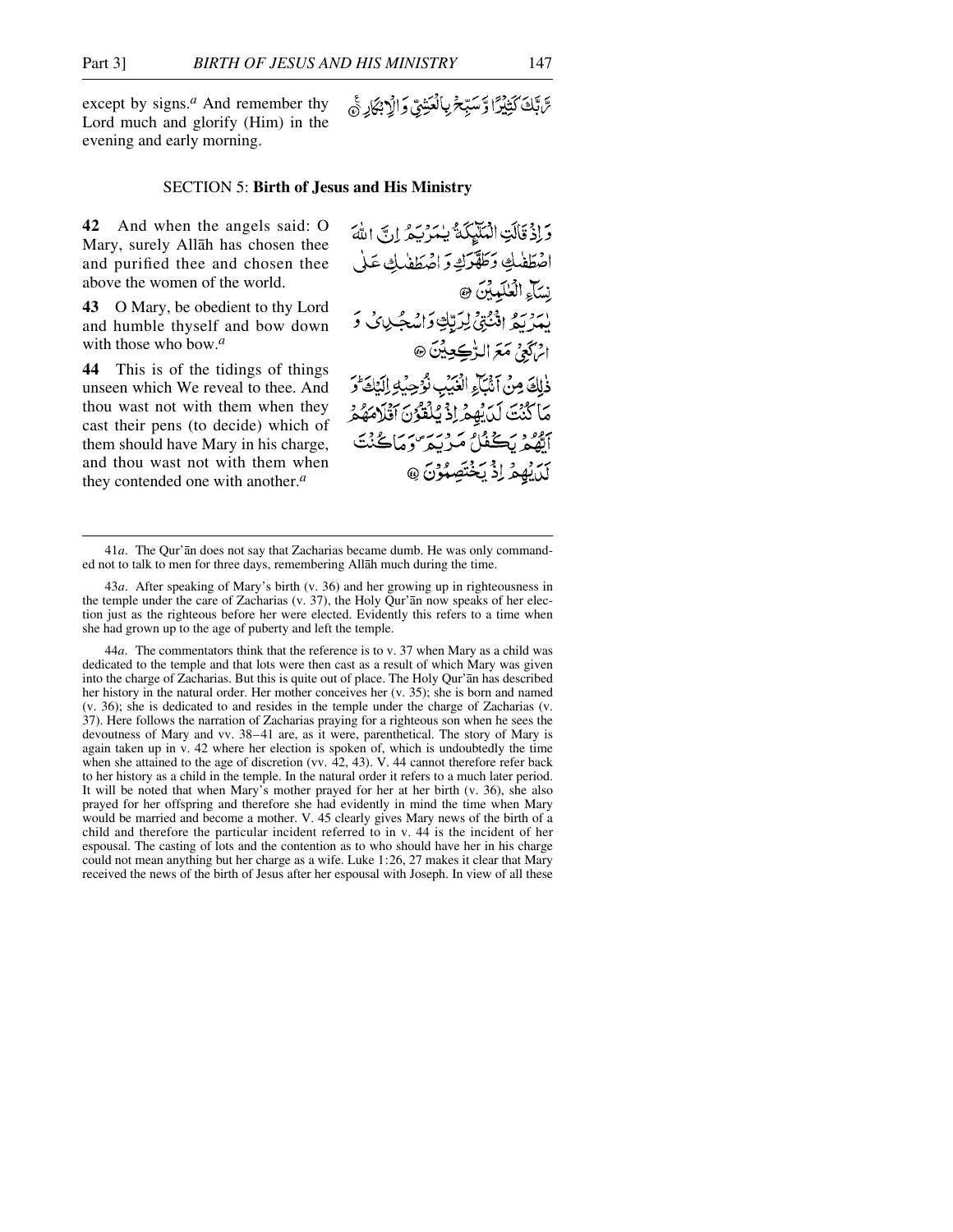**45** When the angels said: O Mary, surely Allåh gives thee good news with a word from Him*<sup>a</sup>* (of one) whose name is the Messiah, Jesus, son of Mary,*<sup>b</sup>* worthy of regard in this إِذْقَالَتِ الْمَلَيْكَةُ يُمَرُيَهُ إِنَّ اللَّهَ مِبَّقِّلِكَ بِكَلِّمَةٍ مِّنْهُ \* أَسْبُهُ الْمَسِيْحُ عِيْسَى ابْنُ مَرْيَمَ وَجِيْهَا فِى السَّنْيَا

considerations, v. 44 cannot be taken but as referring to the espousal of Mary. Lots were evidently cast because as a child she had been dedicated to the temple, and it was now by a lot only that she could be given away in marriage. Mary's history as narrated in the Gospels casts no light on these circumstances and hence the verse starts with the statement that this was an announcement relating to the unseen. In fact, the whole history of Mary and Jesus was enveloped in darkness until the Holy Qur'ån announced their right position as two righteous servants of God and rejected both extreme views, the Jewish view that Jesus was conceived in sin and was illegitimate and the Christian view that he was God or Son of God Who had entered Mary's womb. He was only what the Prophet described him to be in his controversy with the Najrån deputation when he said to them: "Do you not know that Jesus was conceived by a woman in the manner in which all women conceive? Then she was delivered of him as women are delivered of their children? Then he was fed as children are fed. Then he ate food and drank water and answered the call of nature (as all mortals do)?" The deputation replied to all these questions in the affirmative, on which the Prophet said: "Then how can your claim (that he was God or Son of God) be true?" (IJ). The Prophet's clear argument which even the Christian deputation could not question settles the matter that Jesus was conceived in the ordinary manner and that Mary became a wife and mother in the ordinary way.

45*a*. The words *bi-kalimat-in min-hu* mean either *with a word from Him* or *of a word from Him*, but as *kalimah* means *word* or *prophecy*, and as the personal pronoun in *ismu-hū* stands for the masculine gender, while *kalimah* is in the feminine gender and requires the personal pronoun *hå*, the first meaning is adopted. The good news was given *by means* of a prophetic word from the Divine Being. Compare 15:54, 55, where Abraham's question is answered thus: "They said, We give thee good news with truth," where the object is understood, as in the words under discussion, the significance being *we give thee good news* (of a son) *with truth*. For further explanation of what is meant by *kalimah*, see 39*b* and 66:12*a*.

Commenting on v. 39, Rz observes: "The announcement (of Jesus' advent) had been made in the books of the prophets before him, so when he came it was said, *This is that prophetic word,* and so he was called *a word* ". In support of this he cites instances of such phrases as *jā'a qaulī* and *jā'a kalāmī*, i.e. "my word came" or "my speech came", when an event foretold by a person happens, the real significance of the phrases being *that which I said* or *that of which I spoke has come about.* This explanation shows that *kalimah* really applies to the prophecy.

One of the explanations given by R is that Jesus is here called a *kalimah* in the same sense as the Prophet is called *dhikr* (lit., a Reminder) in 65:10.

45*b*. Three names are given for the child — *Al-Masß√, 'Iså*, and *Ibn Maryam*. The first of these is more a title than a name, being preceded by *al*. The literal significance of *Masß√* is either *one who travels much* or *one wiped over with some such thing as oil* (LL). It is the same word as the Aramaic *Messiah*, which is said to mean *the anointed*. Jesus Christ is said to have been so called because *he used to travel much* (Rz, R), or because *he was anointed with a pure blessed ointment with which the prophets are anointed* (Rz). It is, however, the first significance, viz., that *Masß√* means *one who travels much* that finds the foremost acceptance with the commentators as well as the lexicologists, and this lends support to the evidence recently discovered which shows that Jesus travelled in the East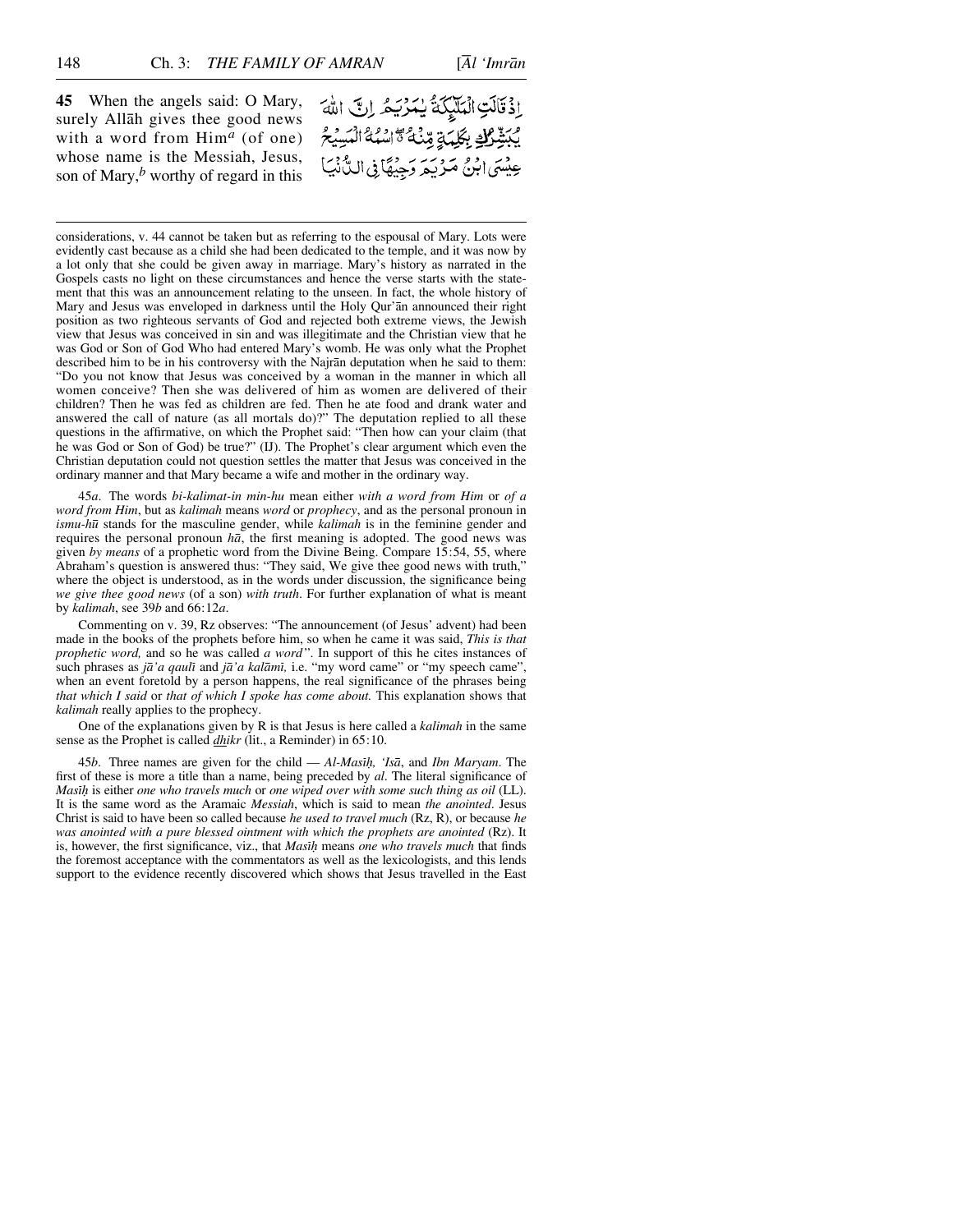world and the Hereafter, and of those who are drawn nigh (to Allåh),*<sup>c</sup>*

**46** And he will speak to the people when in the cradle and when of old age, and (he will be) one of the good ones.*<sup>a</sup>*

**47** She said: My Lord, how can I have a son and man has not yet touched me?*<sup>a</sup>* He said: Even so; Allåh creates what He pleases. When He decrees a matter, He only says to it, Be, and it is.

**48** And He will teach him the Book and the Wisdom and the Torah and the Gospel:

وَالْأَخِرَةِ وَمِنَ الْمُقَرَّبِينَ ﴾ وَبُكَذِّكُمُ النَّاسَ فِي الْعَهْدِ وَكَهْلًا وَّ مِنَ الصَّلِحِيْنَ ۞ قَالَتْ مَنِّ آنَّ يَكْوُنُ لِي وَلَدَّ وَلَوْ بِيَسْسَسْنَيْ بَشَرْٰ لِمَالَ كَيْرٰلِكِ اللَّهُ يَغْلُقُ مَا مَنْتَأْهِ ۖ إِذَا قَضَى أَمْرًا فَانَّهَا بَعْوُلُ لَةُ كُنْ فَيَكُونُ ۞ م مِرِّدْمُ الْكِتَبَ وَالْجِكْمَةَ وَالتَّوْزِيةَ وَ الْاَنْجِيْلَ ﴾

after his unfortunate experience at the hands of the Syrian Jews, and preached to the lost ten tribes of the Israelites who had settled in the East, in Afghanistan and Kashmir.

*'Iså* is the Arabic form of the Hebrew *Yoshua*, Jesus being the Greek form of the same name; and *Ibn Maryam*, or son of Mary, is a surname. It is remarkable that the Qur'ån makes no mention at all of Mary's husband, and in this respect, these circumstances bear a strong resemblance to those connected with Moses' birth, for there, too, no mention at all is made of Moses' father. The mere fact, therefore, that there is no mention of Jesus' father is not sufficient to show that Jesus had no father. Moreover, of his two parents Joseph and Mary, Mary was undoubtedly much more well-known than Joseph.

45*c*. Those drawn nigh to Allåh are not necessarily the angels, as some have thought. Compare 56:7–11, where men are divided into three classes, one of these being *those drawn nigh*, the same word *muqarrabin* being used in both cases. Hence Jesus is here placed only in the foremost line of the righteous servants of God.

46*a*. Jesus throughout the Holy Qur'ån is spoken of as "one of those drawn nigh," "one of the righteous," thus showing that he is regarded only as one of the prophets. As to speaking in the cradle and when of old age, neither of them can be considered a miracle. Every healthy child which is not dumb begins to talk when in the cradle, and *speaking when of old age* also shows that this speaking is the ordinary experience of every human being who is healthy, and lives to an old age. The good news consists in the fact that the child announced will be a healthy child and shall not die in childhood. According to Rz, the reason for mentioning Jesus speaking in childhood and old age is *to show the change of condition of Jesus from childhood to old age, while change in the Divine Being is impossible.*

*Kahl* is, according to R, *he in whose hair hoariness* or *greyness has become intermixed*. LL has, on the authority of Msb, T, and Mgh, that a man is *kahl* after he has attained the limit of being a *shåbb*, which is variously fixed at 32, 40 and 51 years. The same authority gives the meaning of *kahl* as of *middle age*, or *between that age and the period when his hair has become intermixed with hoariness*. It would thus appear that, according to the Holy Qur'ån, Jesus did not die at thirty-three years of age, but lived to a sufficiently old age.

47*a*. Only her espousal had yet been decided, and perhaps she had not been informed of this when she was given the good news of a son being born to her. Hence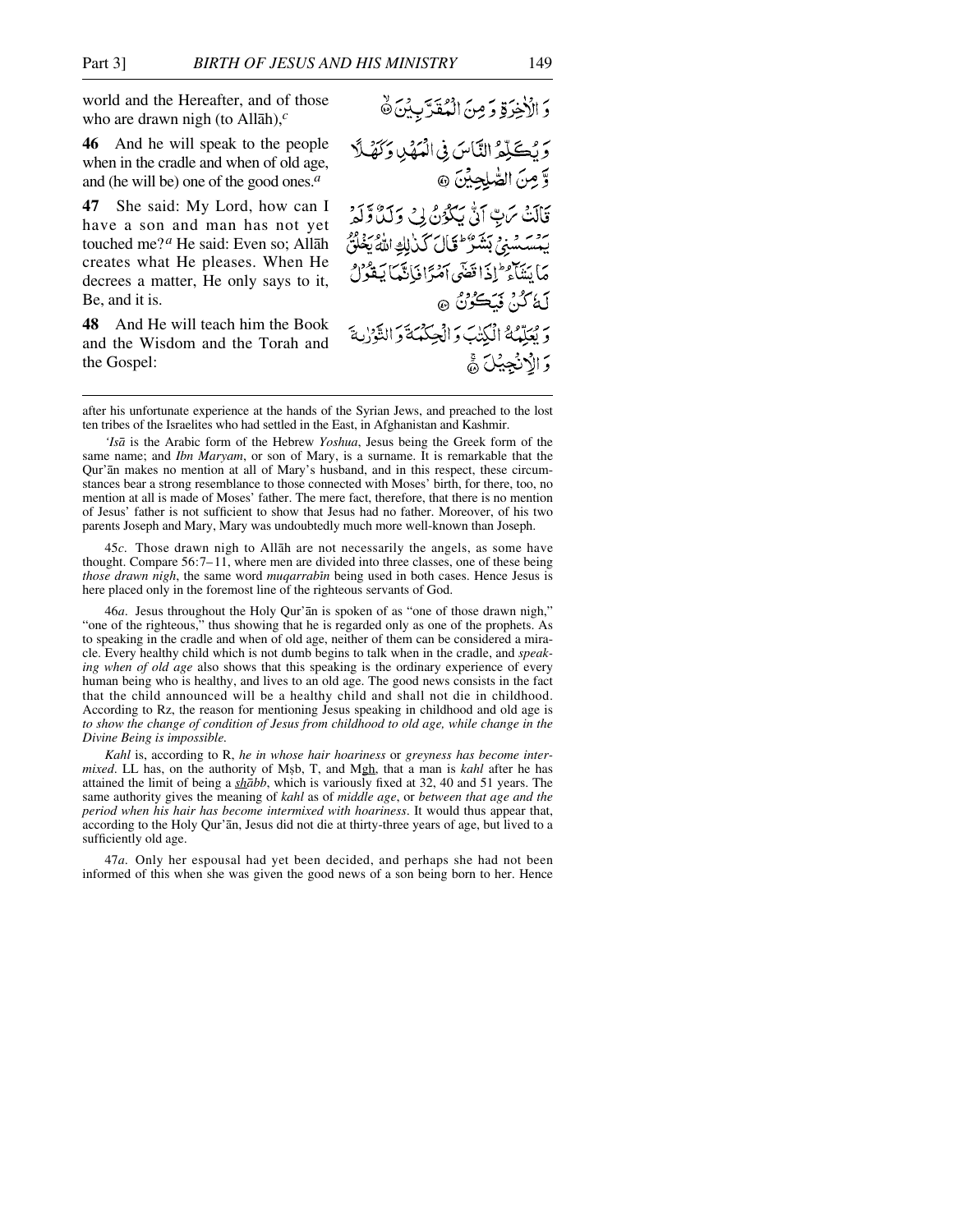**49** And (make him) a messenger to the Children of Israel (saying): I have come to you with a sign from your Lord, that I determine for you out of dust the form of a bird, then I breathe into it and it becomes a bird with Allåh's permission,*<sup>a</sup>* and I heal the

ير سر مولاً إلى بَنِيِّ إِسْرَاءِ بِلَ لَهُ أَنِّ مَنَ كَ جِئْتُكُمْ بِأَيَةٍ مِّنْ تَرَبِّكُمُ "إِنَّ أَحْلُنَّ لَكُمُّ مِّنَ الطِّيْنِ كَهَيْكَةِ الطَّيِّرِ فَأَنْفُخُ فِيْهِ فَيَكُونُ طَيْرًا بِإِذْنِ اللَّهِ وَ أَبْرِئَ الْأَكْمَةَ

she says that man had not touched her yet. And she was told in reply, "Even so"; i.e., the child will be born by God bringing about the circumstances which result in the birth of a child. The words do not show that she would conceive out of the ordinary course of nature, for there is no doubt that Mary had other children, which no one supposes to have been conceived out of the ordinary course of nature. Nor do the words that follow prove anything beyond the simple fact that Mary must give birth to a son in accordance with the prophecy. The whole of creation is brought about, we are told again and again, by the Divine word *Kun* ('Be'), yet no one supposes that creation is not brought about according to the laws of nature.

49*a*. To understand the significance of this passage it is necessary to bear in mind that the chief characteristic of Jesus' speeches is that he spoke in parables and preferred to clothe his ideas in allegorical language. If this is kept in mind, there is no difficulty in interpreting this passage. The first of the statements in this passage speaks of the making of birds and breathing into them. It is perfectly intelligible if taken as a parable, but quite incomprehensible as a statement of fact. If on the one hand a prophet's dignity is much above such actions as the making of toy birds, on the other the act of creation is not attributable to any but the Divine Being. To understand this parable, however, the several words used may be explained first. In the passage under discussion four words require to be explained: *khalq, Ƨn, nafkh,* and *∆air*. The primary significance of *khalq* is *measuring, proportioning*, synonym *taqdir* (LL); hence *khalq* comes to signify the mere act of *the determining of a thing*. The word was used in this sense in pre-Islåmic poetry. The act of *khalq* in the sense of creation cannot be attributed to any being except Allåh. The Qur'ån has laid the greatest stress upon this point. It again and again speaks of the Divine Being as *the Creator of everything*, so that there is nothing of which anyone else may be said to be a creator. And of those who are taken as gods by any people, it says in particular that *they do not create anything, while they are themselves created* (16:20; 25:3).

Then there are the two words *ṭin* and *naf kh*. Man is spoken of as being created from *Ƨn* or *dust*, which stands for his humble origin, but the *nafkh* or *breathing* into him makes him deserving of respect by the angels. This, while hinted at on various occasions, is clearly stated in 38:71, 72: "When thy Lord said to the angels: Surely I am going to create a mortal from dust. So when I have made him complete and breathed into him of My spirit, fall down submitting to him". Thus it is by the breathing of the Divine Spirit into man that he is made perfect.

The word *∆air* or *ƌ'ir* means *a bird*, but just as the word *asad* (lit., *a lion*) is metaphorically used for *a brave man*, in a parable it is quite unobjectionable to take the word *∆air* as signifying *one who soars into the higher spiritual regions and is not bent low upon earth* or *earthly things*. In 6:38 it is said: "And there is no animal in the earth, nor a bird that flies on its two wings, but (they are) communities like yourselves", the meaning apparently being that among men there are those who only walk upon the earth and do not rise above their earthly concerns, while others soar into the higher spiritual regions. Elsewhere (7:179; 25:44), those who having hearts do not understand, and having ears do not hear, are likened to cattle. So what is meant here is that Jesus, by breathing a spirit into mortals, will make them rise above those who are bent low upon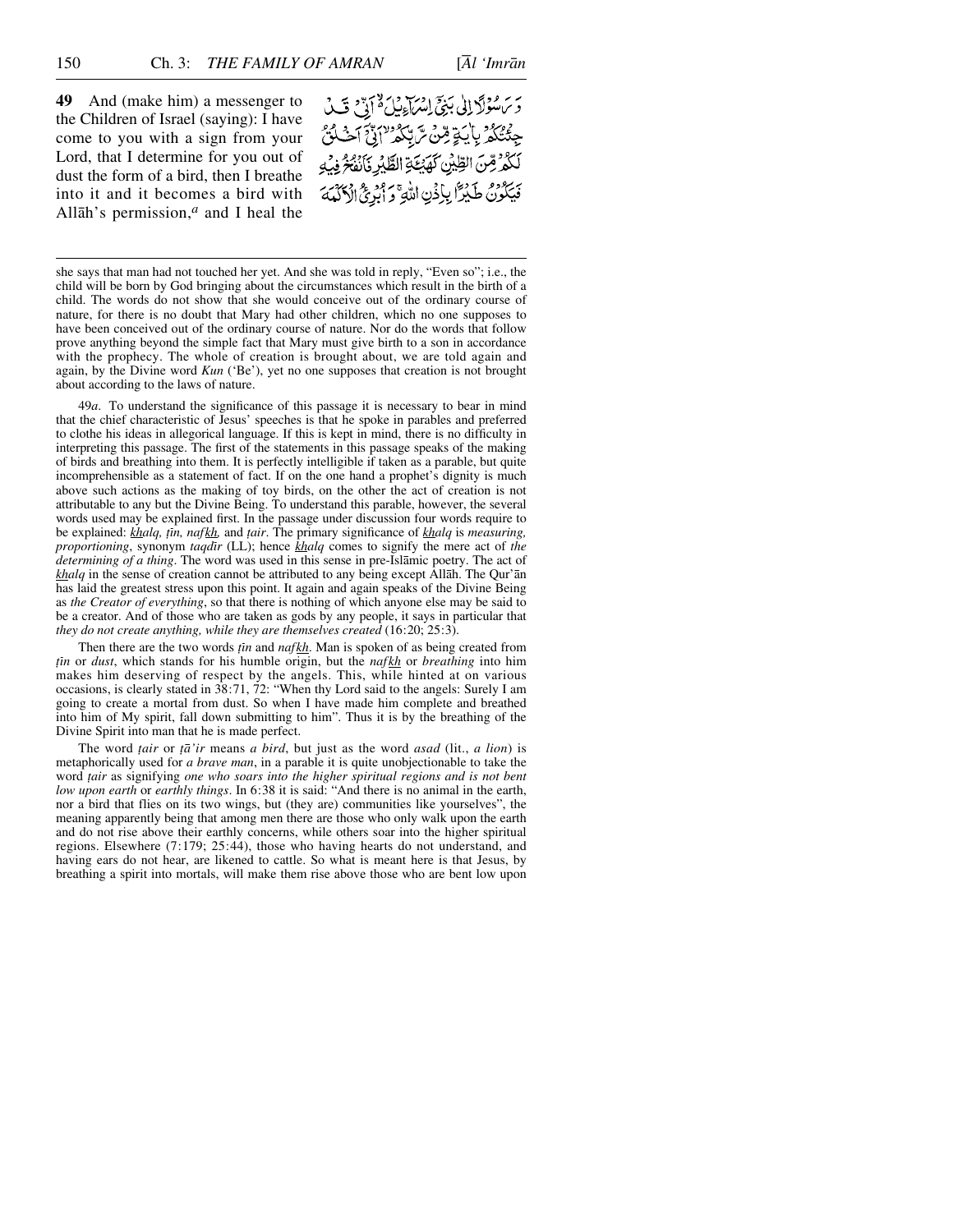blind*<sup>b</sup>* and the leprous, and bring the dead to life*<sup>c</sup>* with Allåh's permission; and I inform you of what you should eat and what you should store in your houses.*<sup>d</sup>* Surely there is a sign in this for you, if you are believers.

وَالْكَبْرَصَ وَأَحْى الْمَوْنَى بِإِذْنِ اللَّهِ وَ أَنَبِّئُكُمُ بِمَاَ تَأْكُلُونَ وَمَاَ تَنَّجْرُونَ فِيَ مور<br>بيوتِكم لِنَّ فِي ذلِكَ لَأيَةً لَكَ يَكْرِزْنَ كَنْنْتُمْ مُّؤْمِنِيْنَ ۾َ

the earth, and the apostles of Jesus, who were all men of humble origin (which is referred to in the word *dust* in the parable), whose thoughts had never risen higher than their own humble cares, left everything for the master's sake and went into the world by the command of the master preaching the truth. Here was, no doubt, mere dust having the form of a bird, which the messenger of God converted into high-soaring birds by breathing truth into them. The fact that a story of Jesus making birds is related in a Gospel of Infancy is in no way a bar to this explanation, for it is very likely that a parable was misunderstood by the writer of that Gospel, and the Qur'ån has only referred to it to cast light upon the truth.

49*b*. The miracle of Jesus healing the sick has been rationally explained in the *Enc. Bib.* by the Rev. T.K. Cheyne, who has shown that all the stories of healing of the sick have arisen from the spiritual healing of the sick, as in Matt. 9:12; "They that be whole need not a physician, but they that are sick"; and as in Jesus' message to John the Baptist: "The blind receive their sight and the lame walk, the lepers are cleansed and the deaf hear, the dead are raised up, and the poor have the Gospel preached to them" (Matt. 11:5). The concluding words clearly show that the sick and the lame and the blind belong to the same category as the poor to whom the Gospel is preached, being the poor in heart. Compare also Matt. 13:15: "For this people's heart is waxed gross, and their ears are dull of hearing, and their eyes they have closed; lest at any time they should see with their eyes and hear with their ears and should understand with their heart, and should be converted, and I should heal them." Here the *healing* cannot refer but to healing of the spiritual diseases. The Holy Qur'ån gives a similar explanation of the healing of the sick when, speaking of itself, it says that it is "a healing for what is in the breasts" (10:57), i.e. for the spiritual diseases. The prophet's healing is spiritual, not healing of the physical diseases. The Qur'ån speaks of the blind and the deaf frequently, but it never means those who have lost the senses of seeing and hearing.

49*c*. Last come those who are dead. The Qur'ån says plainly that those who die are not sent back to this world: "Allåh takes (men's) souls at the time of their death, and those that die not, during their sleep. Then He withholds those on whom He has passed the decree of death and sends the others back till an appointed term" (39:42). And again speaking of the dead: "And before them is a barrier, until the day they are raised" (23:100). But the use of the word *mautå*, i.e. *the dead*, and of their *being raised to life*, is frequent in the Holy Qur'ån in a spiritual sense: "Is he who was dead, then We raised him to life ... like him whose likeness is that of one in darkness" (6:122). And again: "O you who believe, respond to Allåh and His Messenger, when He calls you to that which gives you life" (8:24). Similarly we have: "Neither are the living and the dead alike. Surely Allåh makes whom He pleases hear, and thou canst not make those hear who are in the graves" (35:22). The prophets are raised only for quickening to life those who are spiritually dead, and it is to this quickening through Jesus Christ that the Holy Qur'ån refers here.

It should be noted that three classes of men are spoken of as being regenerated, viz.: (1) those who were found in the natural state of dust, and who, like dust, humbly submitted themselves to the prophets' handling, and who were made to soar high into the spiritual

49*d*, see next page.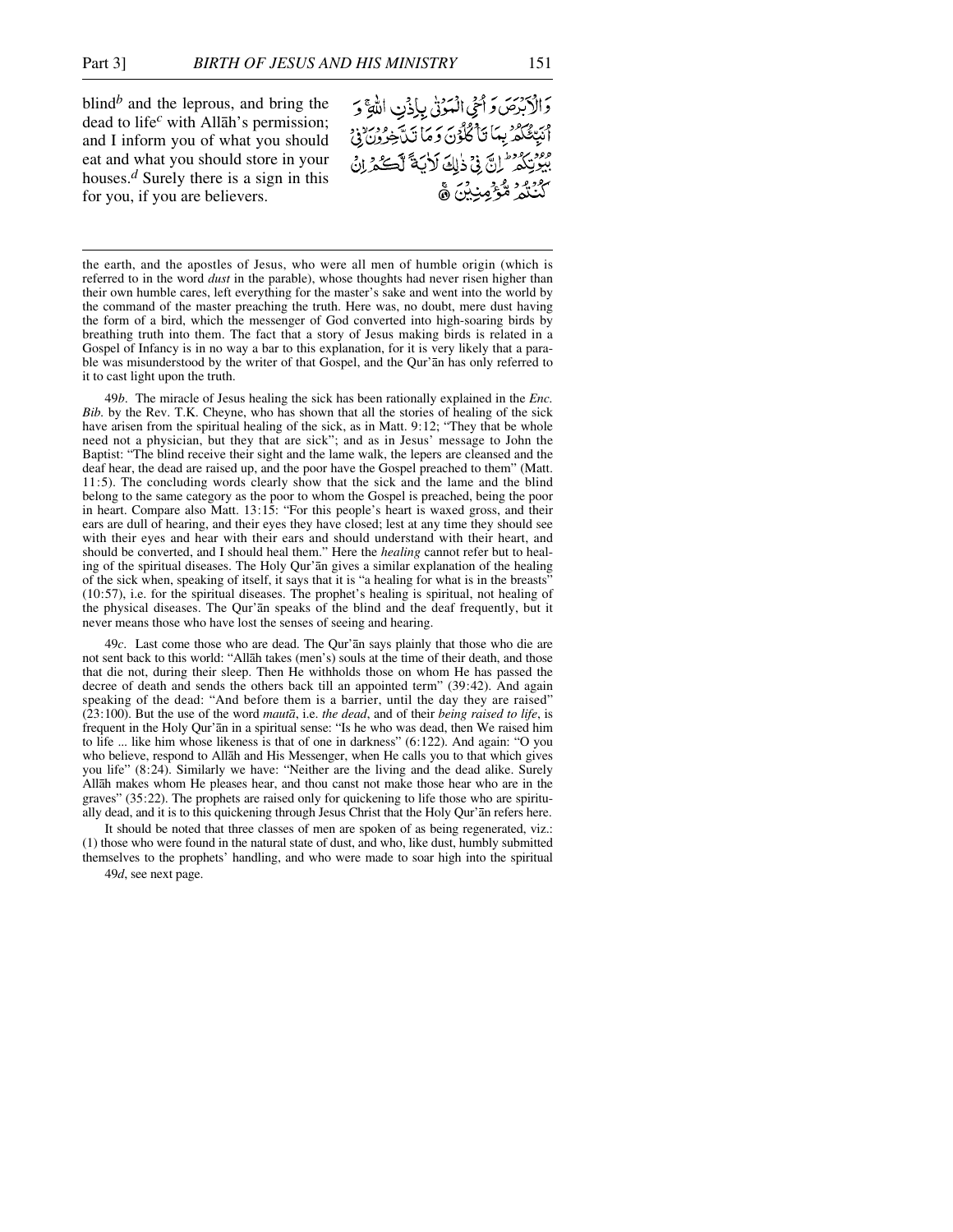**50** And (I am) a verifier of that which is before me of the Torah, and I allow you part of that which was forbidden to you;*<sup>a</sup>* and I have come to you with a sign from your Lord, so keep your duty to Allåh and obey me.

**51** Surely Allåh is my Lord and your Lord, so serve Him. This is the right path.

**52** But when Jesus perceived disbelief on their part, he said: Who will be my helpers in Allåh's way? The disciples*<sup>a</sup>* said: We are Allåh's helpers: we believe in Allåh, and bear thou witness that we are submitting ones.

**53** Our Lord, we believe in that which Thou hast revealed and we follow the messenger, so write us down with those who bear witness.

**54** And (the Jews) planned and Allåh (also) planned.*<sup>a</sup>* And Allåh is the best of planners.*<sup>b</sup>*

رَ مُسَدَّقَالِيمَا بَيْنَ بِيَدِيٍّ مِنَ الثَّوْلِ: وَلِإِجْلَّ لَكُمْ بِعَضَ الَّذِي حُرِّهِ مَالِّكُمْ وَجِئْتُكُمْ بِأَيَاةٍ مِّنْ تَرَبَّعُ تَصْلَحْدُ فَأَنَّقَوْا اللهَ دَ أُطِيعُون ۞ انَّ اللّٰہَ سَ قَّ وَ سَرُ مِهْرِ دِ وَ وَ وَ وَ وَ اِبِرِ اِ صِرَاطٌ مُّسْتَقِيْمٌ ۞ فَلَتَّآ آَحَسَّ عِيْسٰى مِنْهُمُّ الْكُفْرَ قَالَ مَنْ أَنْصَابِرِيٍّ إِلَى اللَّهِ ۖ قَالَ الْحَوَادِيُّونَ نَحْنُ أَنْصَائِ اللَّهِ إِمَنَّا بِاللَّهِ وَاشْهَلُ بِأَنَّا مُسْلِمُرْنَ ۞ رَبَّنَآ اٰمَنَّا بِيَمَآ ٱنْزَلْتَ وَ اتَّبَعْنَا الرَّسُولَ فَاكْتُبْنَا مَعَ الشَّهِينِينَ ۞

regions, not caring for their worldly concerns, (2) those who were spiritually diseased, and

they were healed and made whole, and (3) those who were quite dead and were spiritually quickened. Hence the three different descriptions.

49*d*. Jesus' preaching laid special stress upon not having any care "for the morrow", and his advice to rich men when they came to him was to sell all that they had. He would have them lay up treasures in heaven. It is to this aspect of his teaching that the verse refers. They were not to devote their lives to the amassing of riches.

50*a*. The law given by Moses was upheld by all the Israelite prophets, but its deficiencies were removed and other changes introduced from time to time to make it suit the needs of new times. These changes are particularly marked out in Jesus' teaching, as anyone who reads any of the Gospels, and especially the Sermon on the Mount, can easily see.

52*a*. The Arabic word *hawāriyyūn* is plural of *hawārī*, which is thus explained by LL: "*One who whitens clothes by washing and beating them*. Hence its plural, *√awåriyy∂n*, is applied *to the companions of Jesus*, because their trade was to do washing (M, Mşb)." Some commentators, however, suggest that they may have been called so because of the purity of their hearts.

54*a*. *Makr* is explained by R as *the turning of another with ingenuity* or *skill from that which he aims at*, and he considers *makr* as of two sorts, *a good one* and *an evil one.*

54*b*, see next page.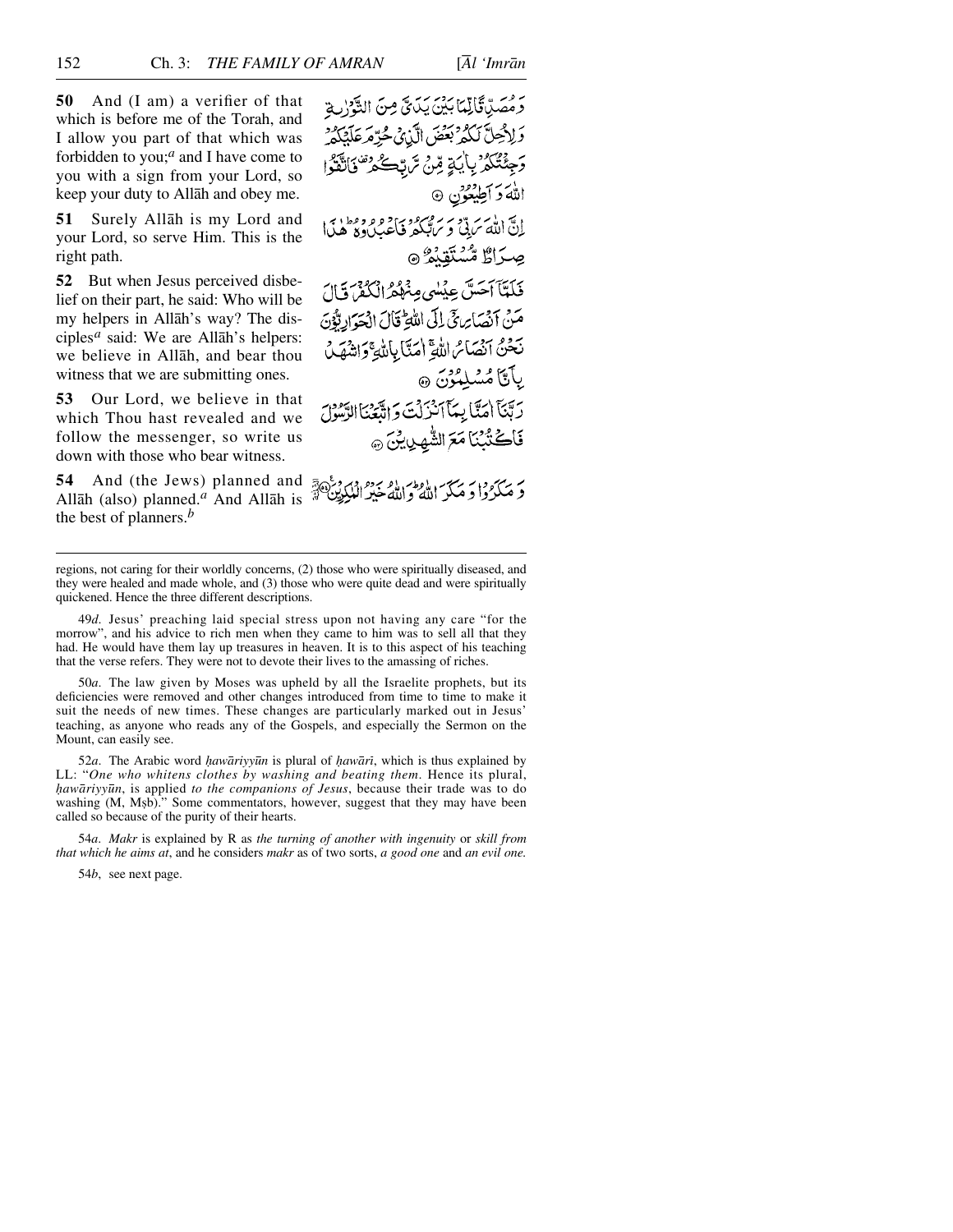## SECTION 6: **Jesus Cleared of False Charges**

**55** When Allåh said: O Jesus, I will cause thee to die<sup> $a$ </sup> and exalt thee in My presence*<sup>b</sup>* and clear thee of those who disbelieve<sup> $c$ </sup> and make those who follow thee above those who dis-

اذْ قَالَ اللَّهُ يُعِيْنَكِي إِنِّي مُتَوَفِّيْكَ وَ رَافِعُكَ إِلَيْ وَمُطَهِّرُكَ مِنَ الَّذِينَ كَفَرَادٍ وَجَاعِلُ الَّذِينَ اتَّبَعُوكَ فَوْقَ الَّذِينَ

Therefore the best interpretation of the word *makara* (including both sorts) is that adopted by T, viz. *he exercised craft, cunning, art*, or *skill in the management* or *ordering of affairs with excellent consideration* or *deliberation, and ability to manage according to his own free will* (LL). The idea of the plan being contrived for an evil purpose or clandestinely, which is included in the significance of the word, has led many to take that idea as its exclusive significance, which is not the case. *Makara-llåhu* may also signify that *Allåh recompensed* or *requited them for their makr* (T-LL). According to some, *its original significance is the gathering of an affair and its strengthening* (Rz). All these explanations show that it is the equivalent of the word *plan*, the good or evil nature of the plan being dependent on the object or doer's intention. Allåh is called here *Khair al-måkirßn* or the *Best of planners*, the qualifying word *khair* being inapplicable to an evil object.

54*b*. The Jews planned to put Jesus to death by crucifixion, and Allåh made a plan to frustrate their plans; and Allåh's plan was successful, i.e. he was saved from death on the cross, for which see 55*a* and 4:157*a*.

55*a*. I'Ab says that the significance of *mutawaffß-ka* is *mumßtu-ka*, i.e. *I will cause thee to die* (B. 65: v, 12). According to LA, "You say *tawaffå-hu-llåhu* when you mean *Allåh took his soul* or *caused him to die*". And according to LL, it signifies "God took his soul (S, Q) (either at death or in sleep, see the Qur'ån, 6:60); or *caused him to die* (M©b)". No other significance can be attached to the words when thus used. Some commentators say that Jesus remained dead for three hours; others say for seven hours, and so on (Rz). But the word is used here really to show that the Jewish plans to cause Jesus' death on the cross would be frustrated and that he would afterwards die a natural death; see 4:157*a*. Pickthall's translation is, O Jesus, *I am gathering thee*, and this is the Biblical idiom for causing to die. Y∂suf 'Alß, in his first edition, translated the words as meaning *I will cause thee to die,* but in the second edition he changed it to *I will take thee*.

55*b*. *Raf'* signifies *raising* or *elevating*, and also *exalting* or *making honourable* (T, LL). But where the *raf'* of a man to Allåh is spoken of in the Holy Qur'ån, or in the religious literature of Islåm, it is always in the latter sense, for raising a man in his body to Himself implies that the Divine Being is limited to a place. This is made plain by the prayer which every Muslim repeats several times daily in his prayers in the sitting position between the two prostrations: *wa-rfa'-nß*, meaning *and exalt me*. Of course no one supposes this prayer to be for the raising of the body to the heavens. Hence even those commentators who are predisposed, having, no doubt, been misled by Christian tradition, to accept Jesus Christ as having been raised alive to heaven, have been compelled to admit that the word *raf'* is here used not for raising aloft but for *exalting and honouring*. And commenting on the words which follow this statement, Rz says: *This shows that raf' here is the exalting in degree and in praise, not in place and direction.* The *exaltation* of Jesus is mentioned here as a reply to the Jews, whose object was to make him die an accursed and ignominious death on the cross.

55*c*. *Clear thee of those who disbelieve* signifies clearing Jesus of the false charges relating to the alleged illegitimacy of his birth, and so on, charges of which Jesus was cleared by the Holy Qur'ån; see 4:156*a*.